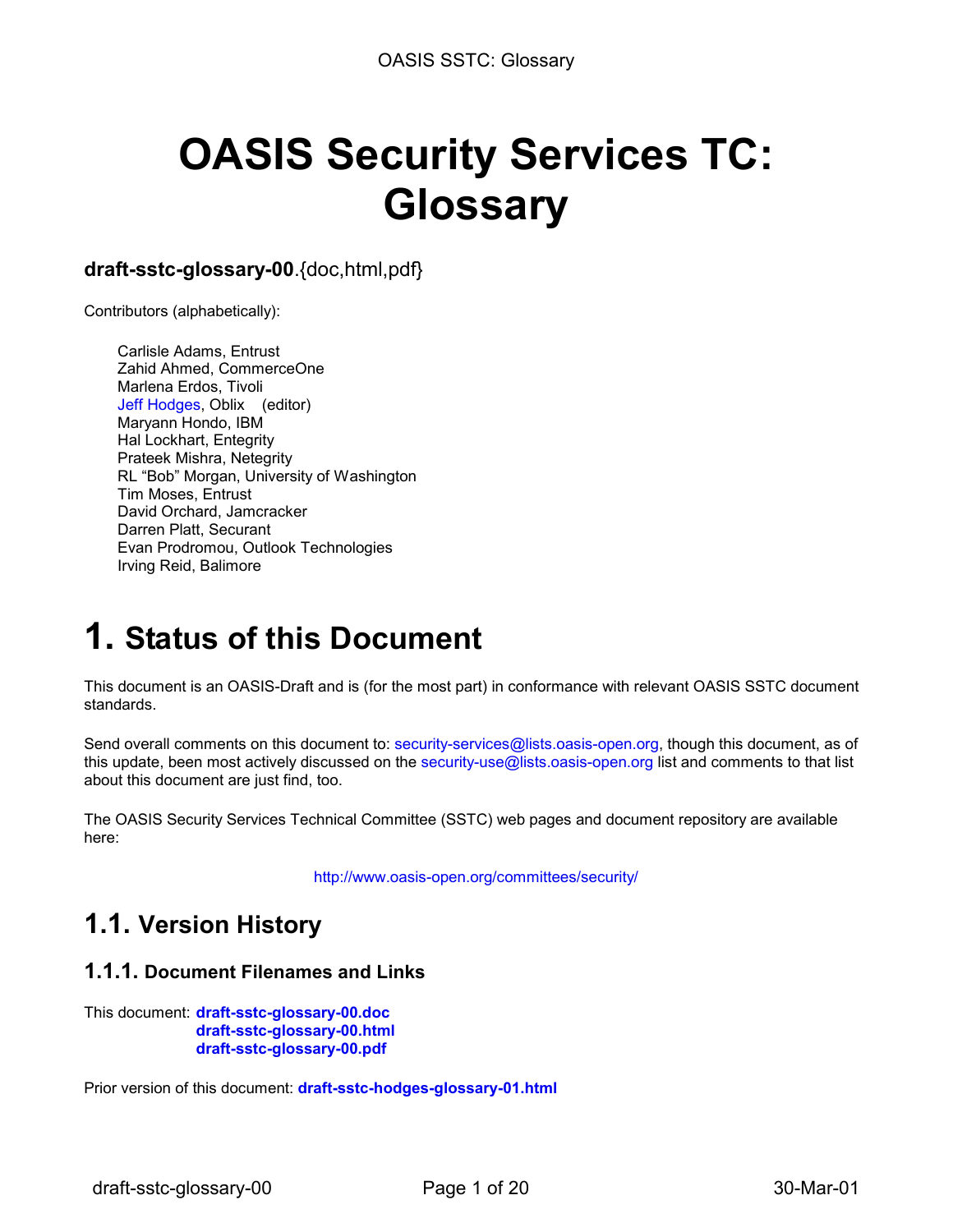| 1.1.2. Modification Log |             |                                                                                                                                                                                                                                                                                                                                                                                                           |
|-------------------------|-------------|-----------------------------------------------------------------------------------------------------------------------------------------------------------------------------------------------------------------------------------------------------------------------------------------------------------------------------------------------------------------------------------------------------------|
| Date                    | By Whom     | <b>What</b>                                                                                                                                                                                                                                                                                                                                                                                               |
| 21 Jan 2001 v00         | Jeff Hodges | Created.                                                                                                                                                                                                                                                                                                                                                                                                  |
| 8 Feb 2001 v01          | Jeff Hodges | Added various terms supplied by Bob Blakley, and others culled from<br>S2ML 0.8a doc.                                                                                                                                                                                                                                                                                                                     |
| 9 Feb 2001 v01          | Jeff Hodges | Cleaned up refs, added refs, added definitions, enhanced or otherwise<br>mangled others.                                                                                                                                                                                                                                                                                                                  |
| 30 Mar 2001 v00         | Jeff Hodges | Aligned terms with draft-sstc-use-domain-02 and discussion<br>thereof in the security-use subgoup's conference calls.<br>Aligned terms with usage in X.8xx/ISO-10181 series of docs.<br>Added commentary to various definitions where security-use<br>needs to come to consensus and/or make decision(s) on refining<br>said definitions.<br>Deleted various referenceable terms such as HTTP, LDAP, etc. |

### **1.1.2. Modification Log**

### **2. Introduction**

This document comprises an overall glossary for the OASIS Security Services Technical Committee (SSTC) and it's subgroups. Individual SSTC documents and/or subgroup documents may either reference this document and/or "import" select subsets of terms.

• Renamed doc to draft-sstc-glossary-00.

The sources for the terms and definitions herein are referenced in Appendix A. Please refer to those sources for definitions of terms not explicitly defined here. Where possible and convenient, hypertext links directly to definitions within the aforementioned sources are included. Some definitions are quoted directly from the sources, some are modified to fit the context of the OASIS SSTC (aka SAML) effort.

### **2.1. Style of use by other SAML documents**

Other SAML documents may either or both (a) include copies of definitions herein (define by value), (b) refer to this document and the applicable definitions (define by reference). In the case of (a), editors of those documents should work with the glossary editor in order to normalize the value(s) of the definitions.

# **3. Notation**

Definitions that need to be added (i.e. the entry is presently blank), decisions made about, or otherwise enhanced are marked with a **?.** 

Definition senses and/or options – i.e. we need to decide which one(s) to base our usage on -- are denoted by " $(a)$ ", " $(b)$ ", and so on.

Definitions that've been specifically agreed to by the Use Case & Requirements ([security-use@oasis-open.org\)](mailto:security-use@oasis-open.org)  subgroup are denoted by reference to "[\[33\]".](#page-3-0)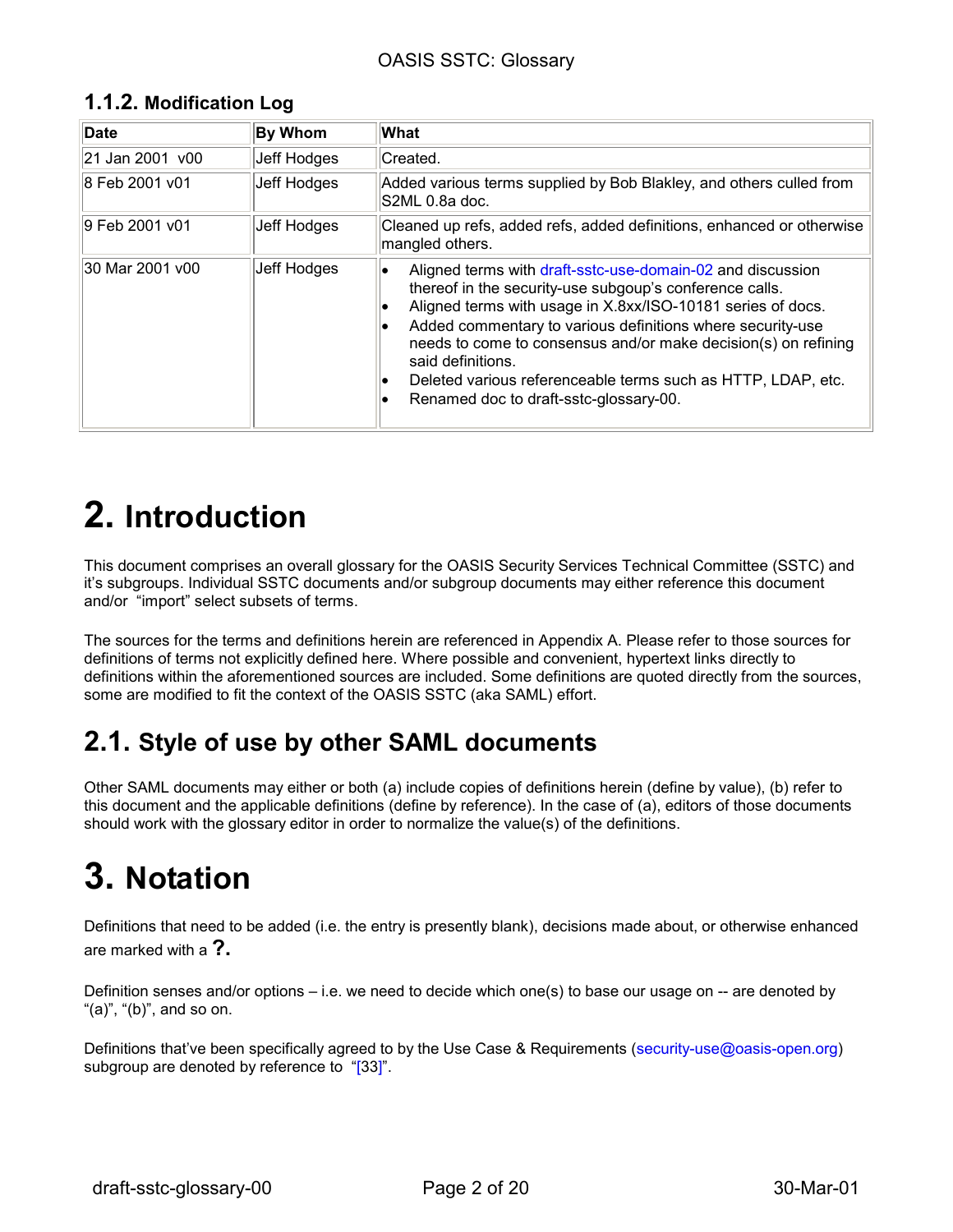<span id="page-2-0"></span>Entries with a definition of "**?** (xxx)" means that at least the document editor suspects we need to condsider defining this term, and we haven't yet discussed it and/or no-one's taken a stab at defining it and/or we might actually not need to define it.

Editorial comments are **highlighted like so**. Some may also have comments attached at the end of the document.

# **4. Notes**

#### **Clarifications & Musings**

It will arguably be reasonable to refer to a system implementing & using SAML as a "A", "AA", or "AAA" service which one depending upon the functionality of the version of SAML being used, what the SSTC decides the functionality of the (potentially) various versions of SAML turn out to be, and so on. Looking ahead, may want to coin a phrase such as "a SAML-based AAA service", and think about contracting that phrase into a shorter term.

#### **Candidates for removal**

These are term that the editor thought more folks than just himself ought to think about removing.

| AAA Server             | - synonymous with a PDP?                                             |
|------------------------|----------------------------------------------------------------------|
|                        | Access Control Factors - synonymous with access control information? |
| Actor                  | - synonymous with principal?                                         |
| Authc                  | - synonymous with authn?                                             |
| Clearance              | - specific to Multilevel Security (MLS)                              |
| Label                  | - specific to Multilevel Security (MLS)                              |
| <b>Policy Decision</b> | - essentially synonymous with Access Control Decision.               |
| Receiving Site         | - synonymous with Relying party.                                     |

### **5. The Glossary**

| AA or AAA  | "Authentication and Authorization", or "Authentication, Authorization, and<br>Accounting (or Auditing)" – each of the "A"s being a general class of security<br>mechanism. These mechanisms are key building blocks for implementing<br>security architectures and security services. |
|------------|---------------------------------------------------------------------------------------------------------------------------------------------------------------------------------------------------------------------------------------------------------------------------------------|
| <b>ACI</b> | See Access Control Information.                                                                                                                                                                                                                                                       |
| <b>ADF</b> | See Access Control Decision Function.                                                                                                                                                                                                                                                 |
| ADI        | See Access Control Decision Information.                                                                                                                                                                                                                                              |
| <b>AEF</b> | See Access Control Enforcement Function.                                                                                                                                                                                                                                              |
| AP.        | See Asserting Party.                                                                                                                                                                                                                                                                  |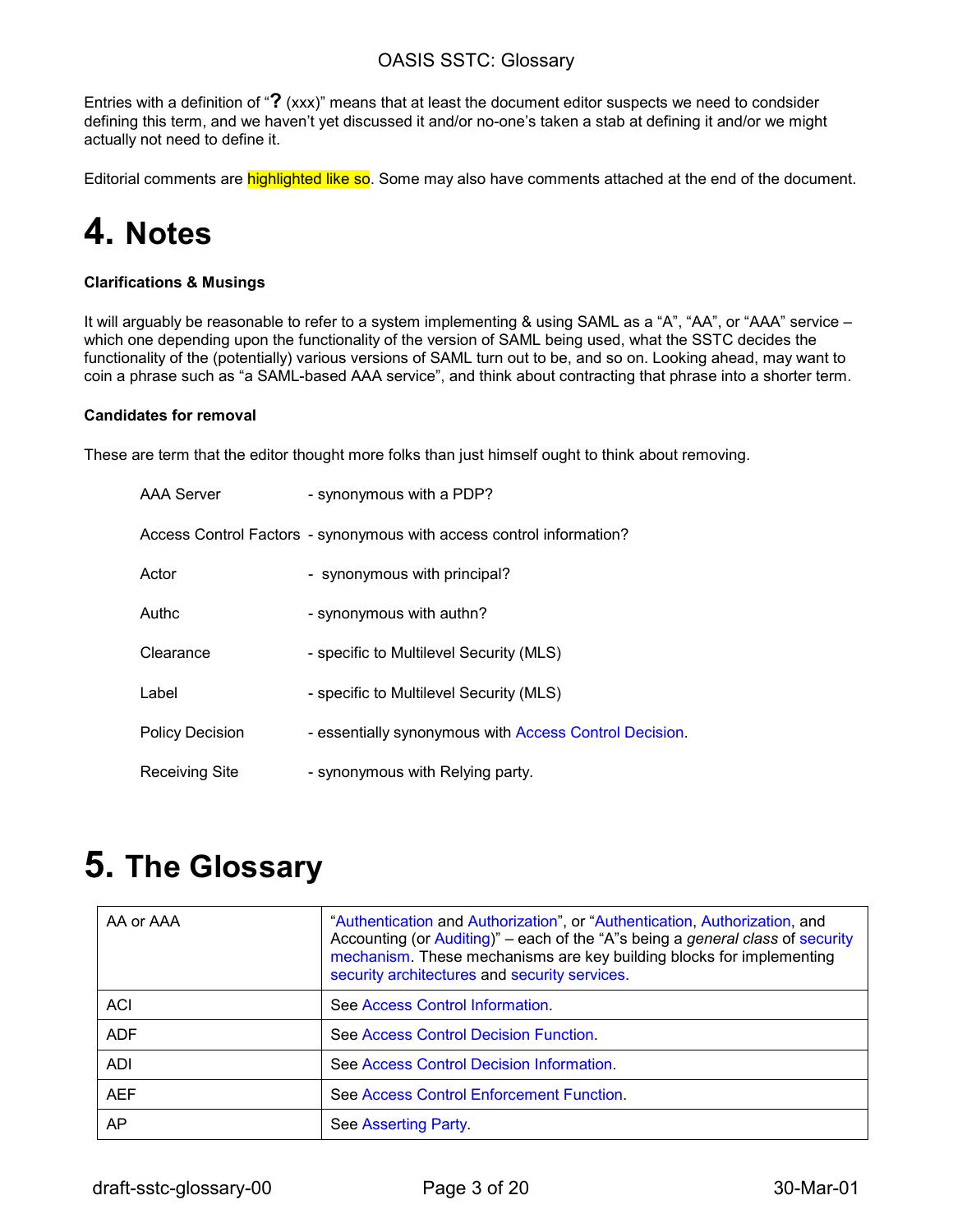<span id="page-3-0"></span>

| <b>AAA Administrative</b><br>Component        | An AAA system component whose users are typically administrators and<br>whose function is mangement of various aspects of a AAA system<br>deployment.                                                                                                                                                                            |
|-----------------------------------------------|----------------------------------------------------------------------------------------------------------------------------------------------------------------------------------------------------------------------------------------------------------------------------------------------------------------------------------|
| <b>AAA Service</b>                            | A network service providing AAA or AA functionality. AAA services typically<br>implement portions of security policies, and are implemented by security<br>mechanisms. AAA services are essentially a subset of security services, but<br>the terms are sometimes informally used synonymously.                                  |
| <b>AAA Server</b>                             | A system entity that is also an AAA system component whose function is to<br>make policy decisions on behalf of requesters. It accepts and answers<br>queries via some network protocol (TBD). It may or may not rely on<br>information stored in a (external) repository, e.g. in a directory service, or a<br>RDBMS, etc. [23] |
| <b>AAA System</b>                             | A set of AAA system components delivering a AAA service.                                                                                                                                                                                                                                                                         |
| AAA System Component                          | ? A system entity that is one of the identifiable components of embodiments<br>of AAA systems.                                                                                                                                                                                                                                   |
| AAA System Deployment                         | An instance of a deployed AAA system. An AAA System Deployment is<br>typically hosted within, and delivers security services to, a given<br>administrative domain, It also may be utilized to provide such services to<br>other administrative domains.                                                                          |
| Access                                        | The ability and means to communicate with, or otherwise interact with, a<br>system entity in order to manipulate, and/or use, and/or gain knowledge of,<br>some (or all) of a system entity's system resources. [4]                                                                                                              |
| <b>Access Control</b>                         | 1. Protection of system resources against unauthorized access; a process<br>by which use of system resources is regulated according to a security policy<br>and is permitted by only authorized system entities (users, programs,<br>processes, or other systems) according to that policy. [4]                                  |
|                                               | 2. The prevention of unauthorized access of a resource, including the<br>prevention of use of a resource in an unauthorized manner. [9]                                                                                                                                                                                          |
| <b>Access Control Decision</b>                | ? The decision arrived at as a result of evaluating the requester's identity,<br>the requested operation, and the requested resource in light of applicable<br>security policy. (surprisingly enough, not explicitly defined in [10])                                                                                            |
| <b>Access Control Decision</b><br>Function    | A specialized function that makes access control decisions by applying<br>access control policy rules [JDH1] to an access request, access control<br>decision information (of initiators, targets, access requests, or that retained<br>from prior decisions), and the context in which the access request is made<br>$[10]$     |
| <b>Access Control Decision</b><br>Information | The portion (possibly all) of the Access Control Information made available<br>to the Access Decision Function in making a particular access control<br>decision [10].                                                                                                                                                           |
| <b>Access Control Enforcement</b><br>Function | A specialized function that is part of the access path between an initiator and<br>a target on each access request and enforces the decision made by the<br><b>Access Control Decision Function [10].</b>                                                                                                                        |
| <b>Access Control Information</b>             | Any information used for access control purposes, including contextual<br>information [10].                                                                                                                                                                                                                                      |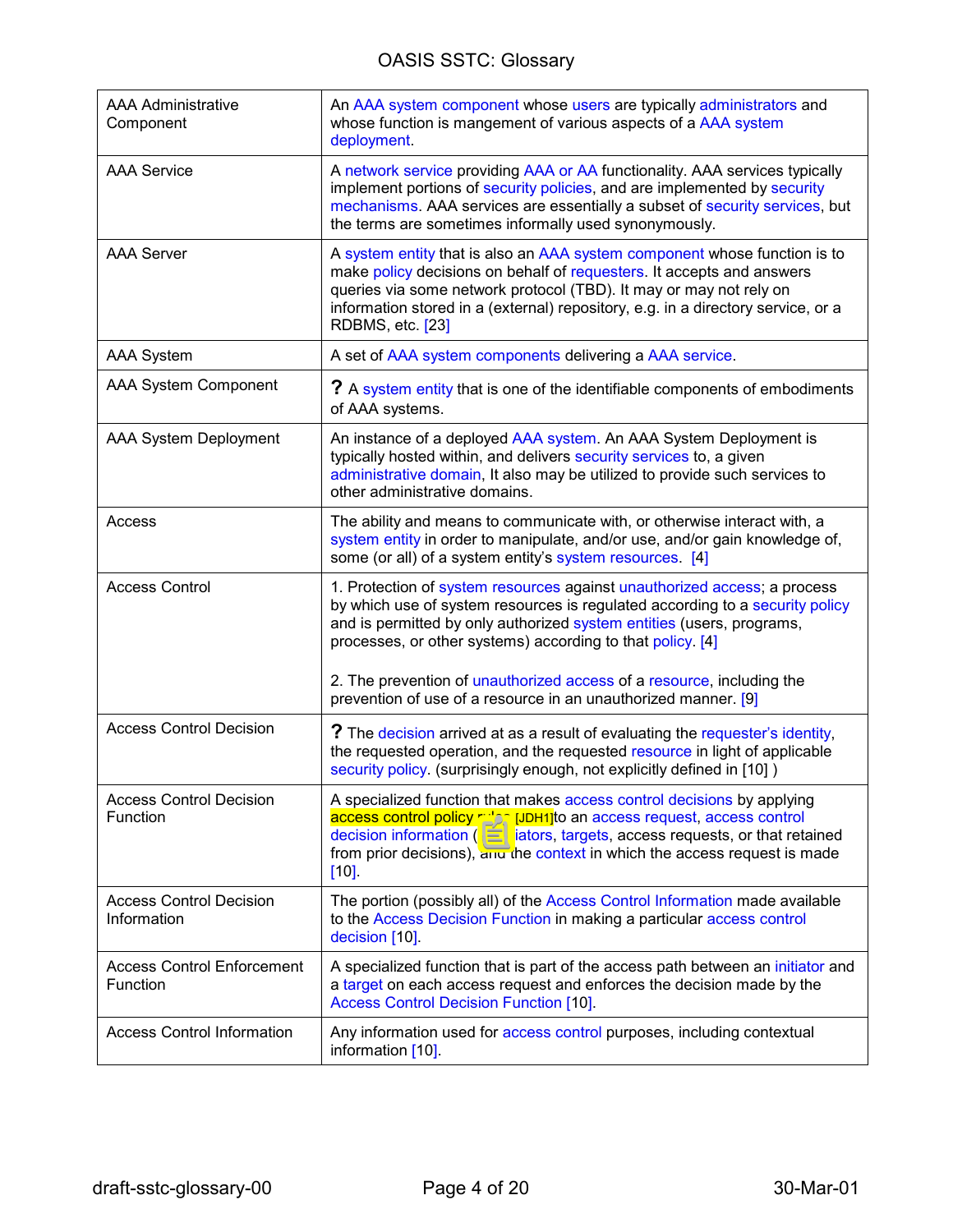<span id="page-4-0"></span>

| <b>Access Control Factors</b>      | A request, when being processed by a server, may be associated with a<br>wide variety of security-related factors (e.g. section 4.2 of [17]). The server<br>uses these factors to determine whether and how to process the request.<br>These are called access control factors (ACFs). They might include source<br>IP address, encryption strength, the type of operation being requested, time<br>of day, etc. Some factors may be specific to the request itself, others may<br>be associated with the connection via which the request is transmitted,<br>others (e.g. time of day) may be "environmental". [25]                                                                                                                                                                                                                                        |
|------------------------------------|-------------------------------------------------------------------------------------------------------------------------------------------------------------------------------------------------------------------------------------------------------------------------------------------------------------------------------------------------------------------------------------------------------------------------------------------------------------------------------------------------------------------------------------------------------------------------------------------------------------------------------------------------------------------------------------------------------------------------------------------------------------------------------------------------------------------------------------------------------------|
| <b>Access Control Policy</b>       | The set of rules that define the conditions under which an access may take<br>place [10].                                                                                                                                                                                                                                                                                                                                                                                                                                                                                                                                                                                                                                                                                                                                                                   |
| <b>Access Control Policy Rules</b> | ? Security policy rules concerning the provision of the access control<br>service [10].                                                                                                                                                                                                                                                                                                                                                                                                                                                                                                                                                                                                                                                                                                                                                                     |
| <b>Access Path</b>                 | ? (haven't been able to find a concise def for this with a modicum of looking)                                                                                                                                                                                                                                                                                                                                                                                                                                                                                                                                                                                                                                                                                                                                                                              |
| <b>Access Permissions</b>          | $?$ (xxx)                                                                                                                                                                                                                                                                                                                                                                                                                                                                                                                                                                                                                                                                                                                                                                                                                                                   |
| <b>Access Privileges</b>           | $?$ (xxx)                                                                                                                                                                                                                                                                                                                                                                                                                                                                                                                                                                                                                                                                                                                                                                                                                                                   |
| <b>Access Rights</b>               | $?$ (xxx)                                                                                                                                                                                                                                                                                                                                                                                                                                                                                                                                                                                                                                                                                                                                                                                                                                                   |
| <b>Access Request</b>              | The operations and operands that form part of an attempted access of a<br>system resource. An access request may be communicated between parties<br>via a request. [10]                                                                                                                                                                                                                                                                                                                                                                                                                                                                                                                                                                                                                                                                                     |
| <b>Active Role</b>                 | ?<br>A role that an actor has donned when performing some operation, e.g.<br>accessing a resource.                                                                                                                                                                                                                                                                                                                                                                                                                                                                                                                                                                                                                                                                                                                                                          |
| Actor                              | ? From [2]: A computational entity [i.e. system entity] utilizing security<br>services. Examples of actors include application servers, application<br>programs, security services (?), transport and message-level interceptors<br>etc.                                                                                                                                                                                                                                                                                                                                                                                                                                                                                                                                                                                                                    |
|                                    | Perhaps actor is effectively synonymous with system entity.                                                                                                                                                                                                                                                                                                                                                                                                                                                                                                                                                                                                                                                                                                                                                                                                 |
| Administrative Domain              | An environment or context that is defined by some combination of<br>administrative policies, Internet Domain Name registration(s), civil legal<br>entity(ies) (e.g. individual(s), corporation(s), or other formally organized<br>entity(ies)), plus a collection of hosts, network devices and the<br>interconnecting networks (and possibly other traits), plus (often various)<br>network services and applications running upon them. An Administrative<br>Domain may contain or define one or more security domains. An<br>administrative domain may encompass a single site or multiple sites. The<br>traits defining an Administrative Domain may, and in many cases will, evolve<br>over time. Administrative Domains may interact and enter into agreements<br>for providing and/or consuming services across Administrative Domain<br>boundaries. |
| Administrator                      | A person who installs, maintains, and/or makes use of the resources of a<br>AAA System Deployment for system management and/or user management<br>and/or content management purposes (as opposed to application purposes.<br>See also End User). An administrator is typically affiliated with a particular<br>administrative domain and may be affiliated with more than one<br>administrative domain. See also deployer.                                                                                                                                                                                                                                                                                                                                                                                                                                  |
| Anonymity                          | The quality or state of being anonymous.                                                                                                                                                                                                                                                                                                                                                                                                                                                                                                                                                                                                                                                                                                                                                                                                                    |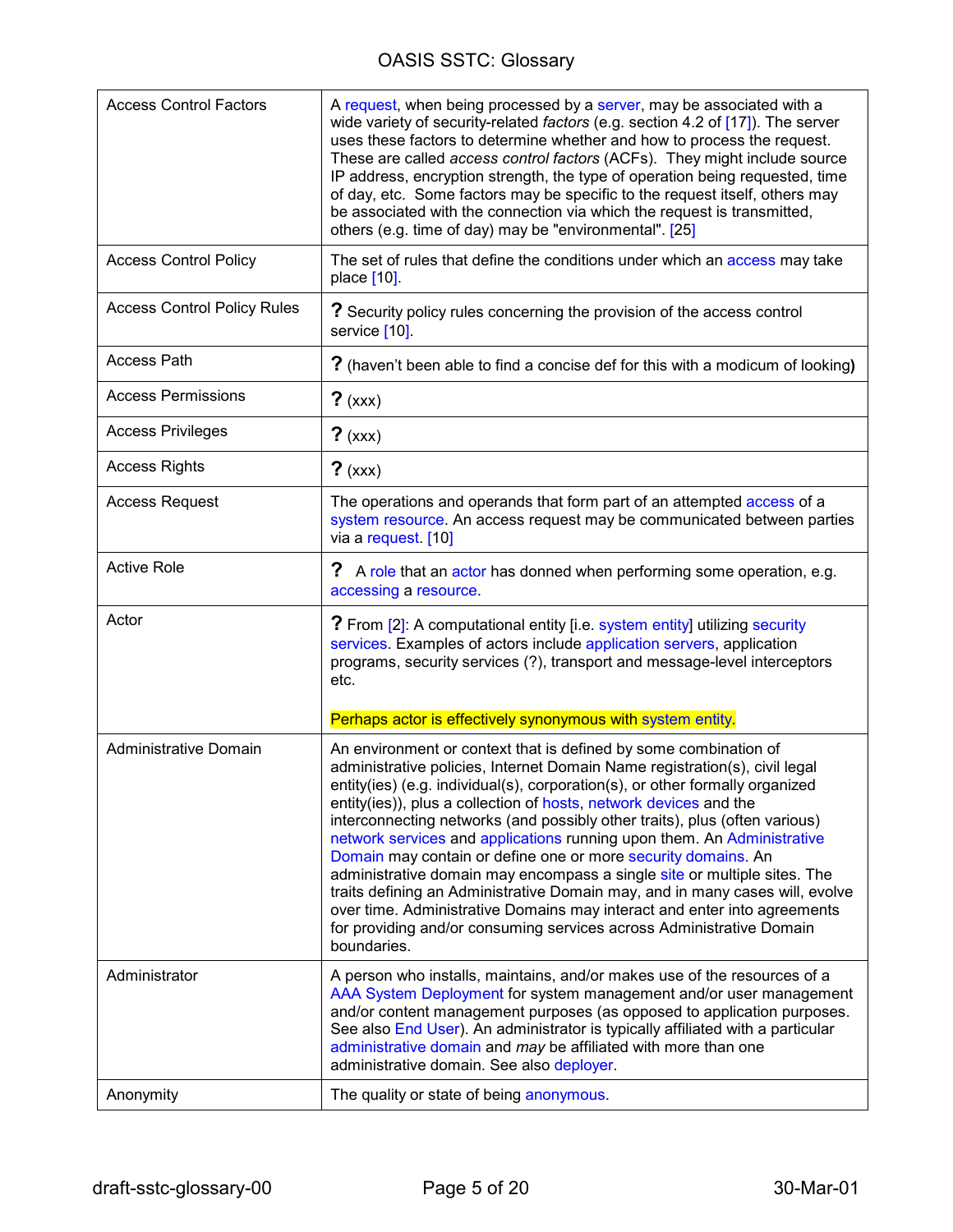<span id="page-5-0"></span>

| Anonymous                        | The condition of having a name [or identity] that is unknown or concealed.<br>[4]                                                                                                                                                                                                                                                                                                                                                                                 |
|----------------------------------|-------------------------------------------------------------------------------------------------------------------------------------------------------------------------------------------------------------------------------------------------------------------------------------------------------------------------------------------------------------------------------------------------------------------------------------------------------------------|
| <b>Application Server</b>        | A software system run on a host that provides an execution environment for<br>higher-level applications, for example business-oriented apps.                                                                                                                                                                                                                                                                                                                      |
| Assertion                        | (a) A piece of data constituting a declaration of identity or authorizations.<br>See also: credential. ?                                                                                                                                                                                                                                                                                                                                                          |
|                                  | (b) "Data that is transferred to establish the claimed identity of an entity." [9]                                                                                                                                                                                                                                                                                                                                                                                |
| <b>Asserting Party</b>           | ? An issuer of assertions.                                                                                                                                                                                                                                                                                                                                                                                                                                        |
| Attack                           | An assault on system security that derives from an intelligent threat, i.e., an<br>intelligent act that is a deliberate attempt (especially in the sense of a<br>method or technique) to evade security services and violate the security<br>policy of a system. [4]                                                                                                                                                                                              |
| Attribute                        | A distinct characteristic of an object. An object's attributes are said to<br>describe the object. Objects' attributes are often specified in terms of their<br>physical traits, such as size, shape, weight, and color, address, phone<br>number, etc., for real-world objects. Objects in cyberspace might have<br>attributes describing size, type of encoding, network address, etc. Which<br>attributes of an object are salient is decided by the beholder. |
|                                  | Attributes are of various types, and are often represented by an attribute<br>name along with one or more attribute values. See also Attribute Value<br>Assertion, entry. [11] [17]                                                                                                                                                                                                                                                                               |
| <b>Attribute Authority</b>       | ? (a) A system entity that produces Attribute assertions, based upon TBD<br>inputs. [33]                                                                                                                                                                                                                                                                                                                                                                          |
|                                  | (b) An authority which assigns privileges by issuing attribute certificates. [32]                                                                                                                                                                                                                                                                                                                                                                                 |
| <b>Attribute Assertion</b>       | ? An assertion about attributes of a principal.                                                                                                                                                                                                                                                                                                                                                                                                                   |
| <b>Attribute Name</b>            | The human-palatable name associated with a particular attribute type.                                                                                                                                                                                                                                                                                                                                                                                             |
| <b>Attribute List</b>            | A data structure consisting of lists of attribute value assertions (aka name-<br>value pairs). [12]                                                                                                                                                                                                                                                                                                                                                               |
| <b>Attribute Type</b>            | An attribute type typically governs whether an attribute is single- or multi-<br>valued, the syntax to which the values must conform, the kinds of matching<br>which can be performed on values of that attribute, and other functions. [17]                                                                                                                                                                                                                      |
| <b>Attribute Value</b>           | An attribute value is one or more pieces of data, encoded according to the<br>syntax of the attribute's type. [17]                                                                                                                                                                                                                                                                                                                                                |
| <b>Attribute Value Assertion</b> | An Attribute Value Assertion is an assertion with the general abstract form of<br>"attribute type IS attribute value". [17]                                                                                                                                                                                                                                                                                                                                       |
| Audit                            | Independent review and examination of records and activities to determine<br>compliance with established usage policies and to detect possible<br>inadequacies in product technical security policies of their enforcement. [8]                                                                                                                                                                                                                                   |
| <b>Audit Identity</b>            | An identity attribute containing an identity used only for accountability<br>purposes. [13]                                                                                                                                                                                                                                                                                                                                                                       |
| Authc                            | <b>See Authentication</b>                                                                                                                                                                                                                                                                                                                                                                                                                                         |
| Authn                            | <b>See Authentication</b>                                                                                                                                                                                                                                                                                                                                                                                                                                         |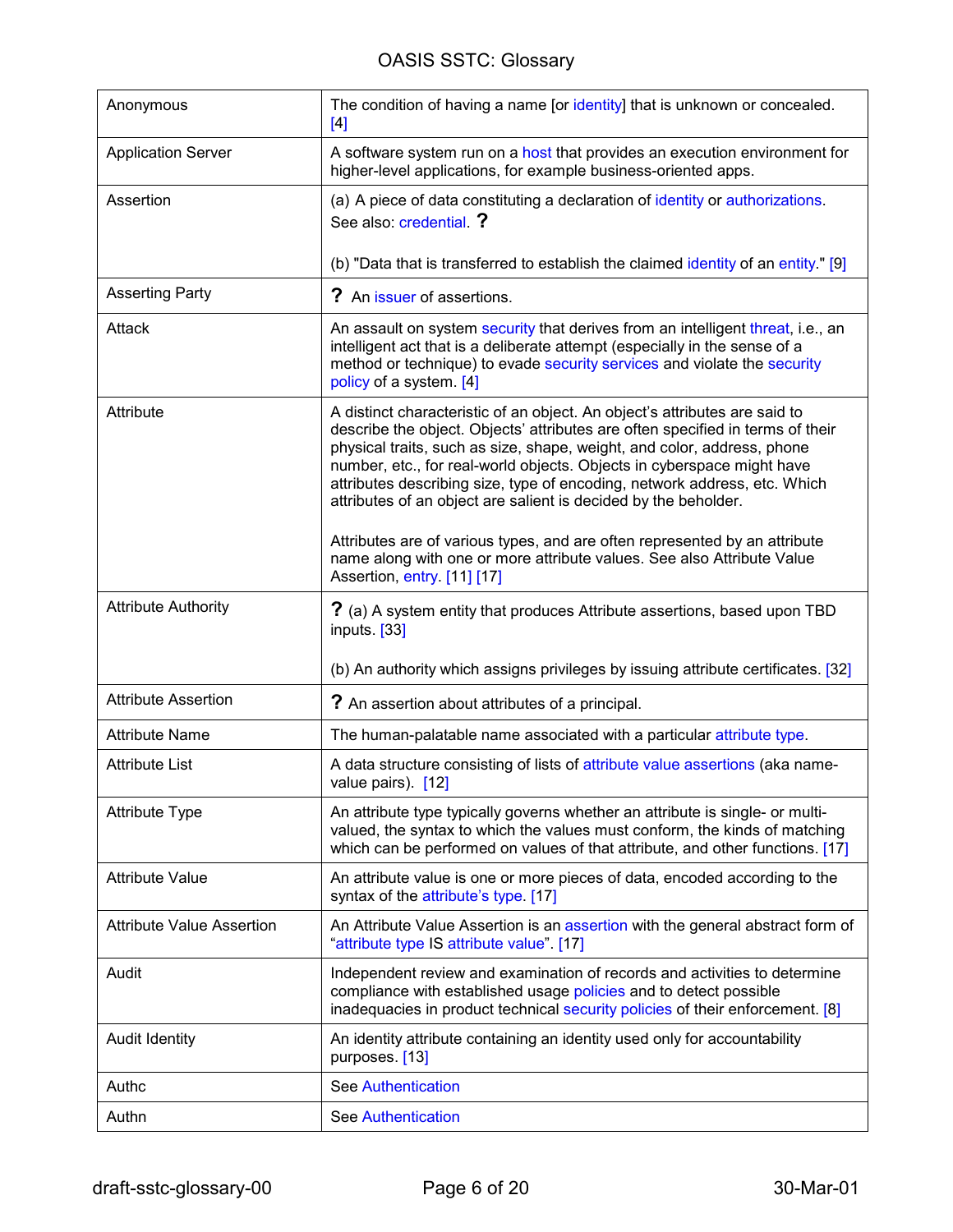<span id="page-6-0"></span>

| Authz                           | <b>See Authorization</b>                                                                                                                                                                                                                                     |
|---------------------------------|--------------------------------------------------------------------------------------------------------------------------------------------------------------------------------------------------------------------------------------------------------------|
| Authenticate                    | ? (a) To verify (i.e., establish the truth of) an identity claimed by or for a<br>system entity. [4] [8]                                                                                                                                                     |
|                                 | (b) "to authenticate" – the act of presenting one's credentials in order to<br>become authenticated.                                                                                                                                                         |
| Authentication                  | ? (a) Authentication is the process of confirming a system entity's asserted<br>principal identity with a specified, or understood, level of confidence. [7] [33]                                                                                            |
|                                 | (b) The process of verifying a principal identity claimed by or for a system<br>entity. [12] [33]                                                                                                                                                            |
| <b>Authentication Assertion</b> | Data vouching for the occurrence of an authentication of a principal at a<br>particular time using a particular authentication mechanism. Synonym(s):<br>name assertion.                                                                                     |
| <b>Authentication Authority</b> | A system entity that verifies credentials and produces authentication<br>assertions. [33]                                                                                                                                                                    |
| <b>Authentication Mechanism</b> | ? Examples                                                                                                                                                                                                                                                   |
|                                 | Simple username & password.<br>Kerberos<br>Client-side (and server-side) authn via the TLS/SSL "handshake<br>protocol" during TLS/SSL session establishment.<br>Any SASL mechanism.                                                                          |
|                                 | JeffH hasn't yet found a concise and referenceable def for this term.                                                                                                                                                                                        |
| Authority                       | An identified computer-based entity implementing a security service (e.g.<br>creation of assertions, credentials, PACs, and so on). [12]                                                                                                                     |
| Authorization                   | ?<br>The process of determining which types of activities are permitted.<br>Usually, authorization is in the context of authentication. Once you have<br>authenticated an entity, the entity may be authorized different types of<br>access or activity. [8] |
|                                 | <rough>The "act of authorization" is when an AEF acts upon information<br/>received from an ADF.</rough>                                                                                                                                                     |
|                                 | The (act of) granting of access rights to a subject (for example, a user, or<br>program). $[12]$                                                                                                                                                             |
| <b>Authorization Assertion</b>  | ? In concept, an authorization assertion is a statement of policy about a<br>resource, such as:                                                                                                                                                              |
|                                 | The user "noodles" is granted "execute" privileges on the resource<br>"/usr/bin/guitar."                                                                                                                                                                     |
|                                 | <b>Should this be Authorization Decision?</b>                                                                                                                                                                                                                |
| <b>Authorization Attribute</b>  | Attributes about a principal which may be useful in an authorization decision<br>(group, role, title, contract code,). [33]                                                                                                                                  |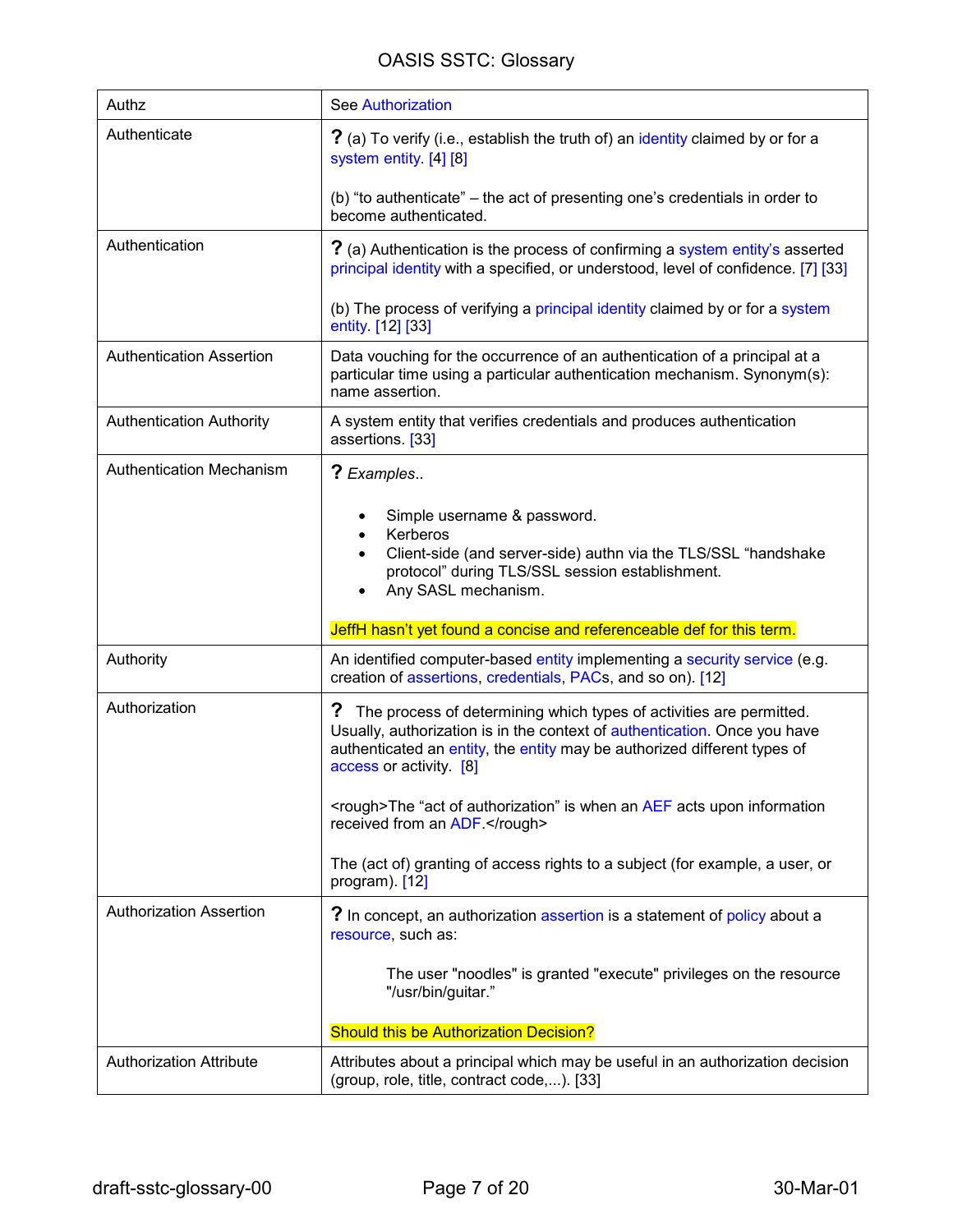<span id="page-7-0"></span>

| <b>Authorization Data</b> | A data structure that contains Authentication Assertions and Authorization<br>attributes.                                                                                                                                                                                                                             |
|---------------------------|-----------------------------------------------------------------------------------------------------------------------------------------------------------------------------------------------------------------------------------------------------------------------------------------------------------------------|
| Authorization Identity    | ? An authorization identity is one kind of access control factor. It is the<br>name of the user or other entity that requests that operations be performed.<br>Access control policies are often expressed in terms of authorization<br>identities; e.g., entity $X$ can perform operation $Y$ on resource $Z$ . [25] |
|                           | The transmitted authorization identity may be different than the identity in the<br>client's authentication credentials. This permits agents such as proxy<br>servers to authenticate using their own credentials, yet request the access<br>privileges of the identity for which they are proxying. [27]             |
| Authorized                | A system entity or actor is "authorized" if it is granted a right or a permission<br>or a capability to access a system resource. See also authorization.                                                                                                                                                             |
| Capability                | A token that gives its holder the right to access a system resource.<br>Possession of the token is accepted by the access control mechanism as<br>proof that the holder has been authorized to access the resource named or<br>indicated by the token. [12]                                                           |
| Clearance                 | Initiator bound ACI that can be compared with security labels of targets [10].                                                                                                                                                                                                                                        |
| Client                    | A system entity that requests and uses a service provided by another<br>system entity, called a "server". [4]                                                                                                                                                                                                         |
| Context                   | ? See Contextual Information. (we may actually want to use a much more<br>general, commonplace definition of context - i.e. what we mean when we're<br>waving our hands and saying something like "that all depends upon the<br>context". This because contextual information is defined narrowly.                    |
| Contextual Information    | Information about or derived from the context in which an access request is<br>made (e.g. time of day). [10].                                                                                                                                                                                                         |
|                           | Effectively synonymous with access control factors.                                                                                                                                                                                                                                                                   |
| <b>Control Attribute</b>  | ? Attributes, associated with a security object that, when matched against<br>the privilege attributes of a security subject, are used to grant or deny<br>access to the security object. [19]                                                                                                                        |
| Credential                | ? (a) Data that is transferred or presented to establish either a claimed<br>identity or the authorizations of a system entity. (See also: assertion,<br>authentication information, capability, ticket.) [4]                                                                                                         |
|                           | (b) Data that is transferred to establish a claimed principal identity. [9] [33]                                                                                                                                                                                                                                      |
|                           | We need to decide between (a) and (b).                                                                                                                                                                                                                                                                                |
| Decision                  | The response of an Access Control Decision Function to a decision request<br>[12], using terminology from [10]. See also access control decision.                                                                                                                                                                     |
| <b>Decision Request</b>   | The message an Access Control Enforcement Function sends to an Access<br>Decision Function to ask it whether a particular access request should be<br>granted or denied [12], using terminology from [10].                                                                                                            |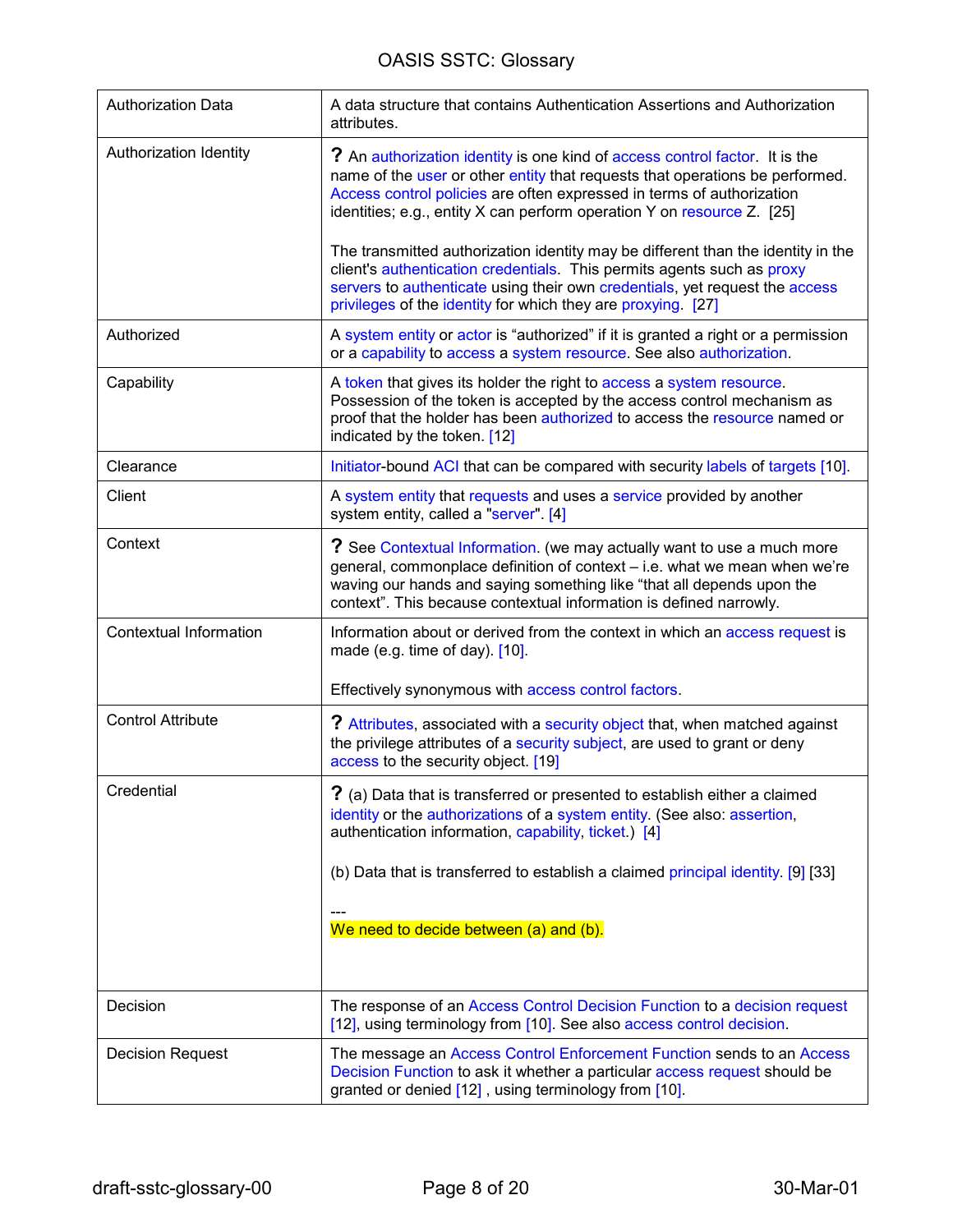<span id="page-8-0"></span>

| Deployer                | An administrator in the act of, and/or (sometimes) primarily responsible for<br>deploying a particular system or systems in an administrative domain's<br>network infrastructure. This may involve configuring the system or systems<br>to interact with systems of other administrative domains.                                                                                                                |
|-------------------------|------------------------------------------------------------------------------------------------------------------------------------------------------------------------------------------------------------------------------------------------------------------------------------------------------------------------------------------------------------------------------------------------------------------|
| Deployment Time         | The time at which a system is actually configured, tested, and/or put to use,<br>as opposed to its being in the vendor's development pipeline or in transit<br>between the vendor and a customer. See also site-specific.                                                                                                                                                                                        |
| <b>DMZ</b>              | "DMZ" is from the military term for an area between two opponents where<br>fighting is prevented. See also [6] and DMZ network.                                                                                                                                                                                                                                                                                  |
| DMZ network             | DMZ network is a commonly-used, equivalent term for (see also) perimeter<br>network.                                                                                                                                                                                                                                                                                                                             |
| <b>End User</b>         | An entity, usually a human individual, that makes use of resources for<br>application purposes (as opposed to system management purposes. See<br>Administrator).                                                                                                                                                                                                                                                 |
| End User's Computer     | A host that an end user makes use of for general computational, application,<br>and communication purposes.                                                                                                                                                                                                                                                                                                      |
| <b>End User Profile</b> | Various attributes and attribute values, mapped to a given end user. User<br>attributes are stored in the profile, e.g. identifier(s), name(s), contact<br>information, organizational information, computing infrastructure information,<br>etc. Profiles are often implemented as directory entries.                                                                                                           |
| End User System         | Typically the combination of: an End User, plus the End User's computer,<br>plus the browser running on that computer. End User system is (often?<br>sometimes?) used, in place of the terms "client" or "user" because there are<br>often many components that act as clients of other components, and which<br>may not be directly and/or actively controlled by a user.                                       |
| Entitlement             | ? (a) A data structure containing Access Control Decision Information<br>and/or access control policy rule information in a form usable by applications<br>to, for example, customize their behavior based on access control policy or<br>to make access control decisions in their own code [12], using terminology<br>from [10].<br>(b) a digitally signed XML assertion consisting of a "portable" package of |
|                         | authorization data created by an issuing authority concerning an<br>authenticated subject. [2]                                                                                                                                                                                                                                                                                                                   |
| Entity                  | See System Entity.                                                                                                                                                                                                                                                                                                                                                                                               |
| <b>EU System</b>        | See End User System.                                                                                                                                                                                                                                                                                                                                                                                             |
| <b>EUS</b>              | See End User System.                                                                                                                                                                                                                                                                                                                                                                                             |
| External Network(s)     | Networks outside one's administrative domain and (in typical usage of the<br>term) with which one's networks are connected.                                                                                                                                                                                                                                                                                      |
| Extranet                | The part of a company or organization's computer network which is available<br>to outside users, for example, information services for customers and/or<br>suppliers. [14] See also extranet in [6].                                                                                                                                                                                                             |
| Firewall                | A firewall is a device that gives an administrative domain a means to control<br>how their internal network(s) interact with external networks.                                                                                                                                                                                                                                                                  |
| Firewall boundary       | A commonly-used term referring to a security perimeter that is largely<br>defined by the presence of one or more firewalls.                                                                                                                                                                                                                                                                                      |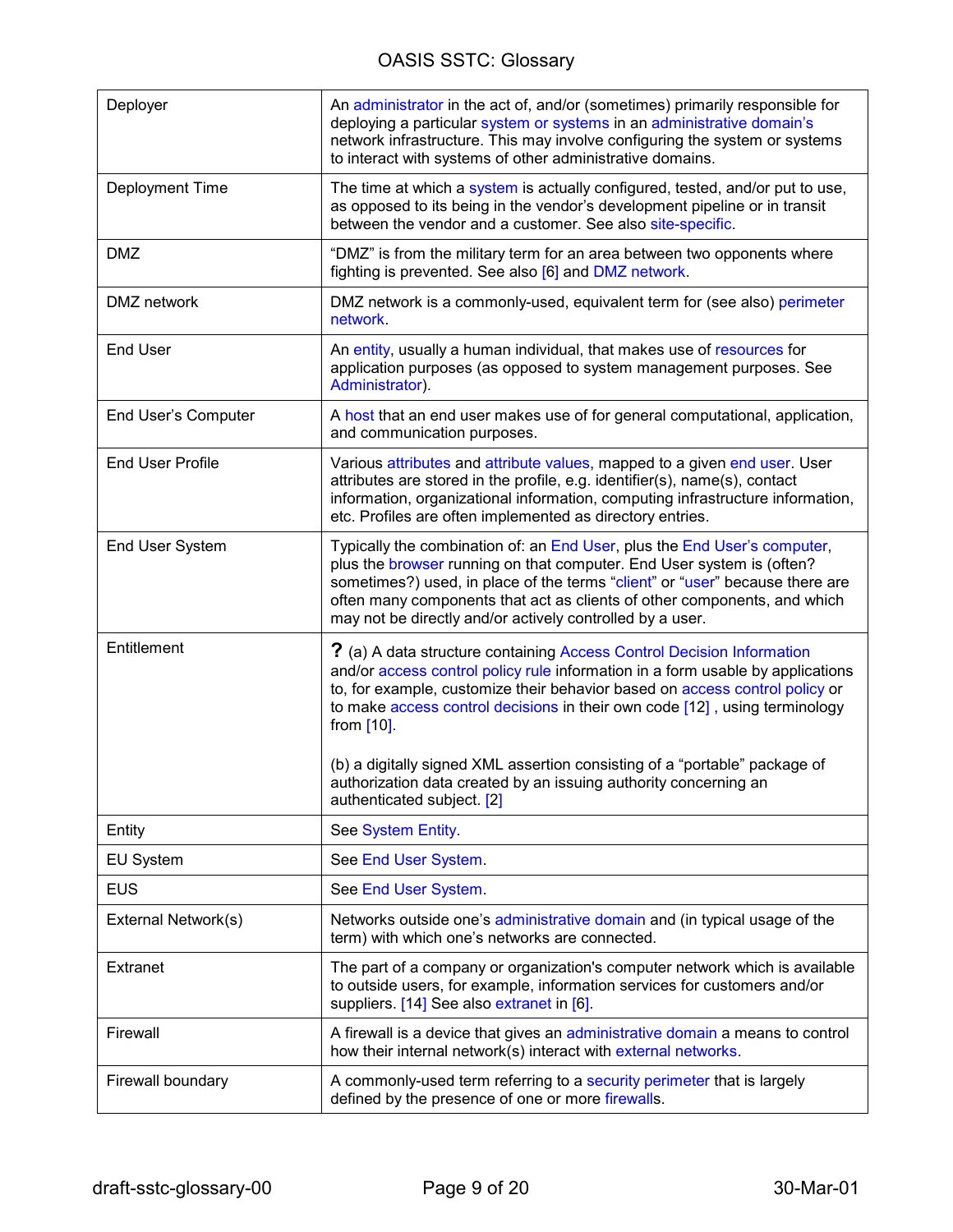<span id="page-9-0"></span>

| Host                                 | A computer that is attached to a communication subnetwork or internetwork<br>and can use services provided by the network to exchange data with other<br>attached systems. A host is distinguished from other similarly connected and<br>addressable devices on the network, e.g. routers, in that it doesn't forward<br>Internet Protocol packets that are not addressed to it. A host may be either<br>an end user's computer or a server. [8] |
|--------------------------------------|--------------------------------------------------------------------------------------------------------------------------------------------------------------------------------------------------------------------------------------------------------------------------------------------------------------------------------------------------------------------------------------------------------------------------------------------------|
| Identity                             | A representation (e.g. a string) uniquely mapped to a system entity (e.g. an<br>end user, an administrator, a host, or some process, or some network<br>device).                                                                                                                                                                                                                                                                                 |
| Initiator                            | An entity (e.g. human user or computer-based entity) that attempts to<br>access other entities [10].                                                                                                                                                                                                                                                                                                                                             |
| Intermediary                         | ? An entity which, after receiving an access request from an initiator, issues<br>another access request on that initiator's behalf [12].                                                                                                                                                                                                                                                                                                        |
|                                      | This is a narrow definition of intermediary and is essentially the same a<br>'proxy". We need to carefully think about our use of this term and carefully<br>define it and associated terms.                                                                                                                                                                                                                                                     |
| <b>Internal Network</b>              | See Intranet.                                                                                                                                                                                                                                                                                                                                                                                                                                    |
| Intranet                             | A local area network which may or may not be connected to the Internet, but<br>which has some similar functions. Some organizations set up World Wide<br>Web servers on their own internal networks so employees have access to<br>the organization's web documents. [14] See also intranet in [6].                                                                                                                                              |
| <b>Issuer</b>                        | ? A system entity that issues stuff, e.g. an issuer of assertions. [2]                                                                                                                                                                                                                                                                                                                                                                           |
| Label                                | A marking that is bound to a protected resource and that names or<br>designates the security-relevant attributes of that resource (derived from [9]).                                                                                                                                                                                                                                                                                            |
| Network-based security               | The notion of controlling network access and usage, and consequently<br>protecting hosts from attack, via network routing configuration and filtering,<br>the use of firewalls and similar devices, or some combination thereof. See<br>also $[5]$ .                                                                                                                                                                                             |
| Network Device or Network<br>Element | For the purposes of this document, one of routers, bridges, repeaters, hubs,<br>switches, etc.                                                                                                                                                                                                                                                                                                                                                   |
| <b>Network Service</b>               | Work performed (or offered) by a server over a network. This may mean<br>simply serving simple requests for data to be sent or stored (as with web<br>servers); or it may be more complex work, such as that of print servers,<br>distributed file servers, X Windows servers, AAA servers, or application<br>servers. (definition largely from [6])                                                                                             |
| Network Topology                     | A configuration of network devices and hosts, and their interconnections.                                                                                                                                                                                                                                                                                                                                                                        |
| Operation                            | The action that an initiator's access request asks to have performed on a<br>protected resource [12].                                                                                                                                                                                                                                                                                                                                            |
| Origin Server                        | The server on which a given resource resides or is to be created. [16]                                                                                                                                                                                                                                                                                                                                                                           |
| Origin Site, Originating Site        | ? The site where the origin server resides.                                                                                                                                                                                                                                                                                                                                                                                                      |
| <b>PAC</b>                           | See Privilege Attribute Certificate.                                                                                                                                                                                                                                                                                                                                                                                                             |
| <b>PDP</b>                           | See Policy Decision Point.                                                                                                                                                                                                                                                                                                                                                                                                                       |
| <b>PEP</b>                           | See Policy Enforcement Point.                                                                                                                                                                                                                                                                                                                                                                                                                    |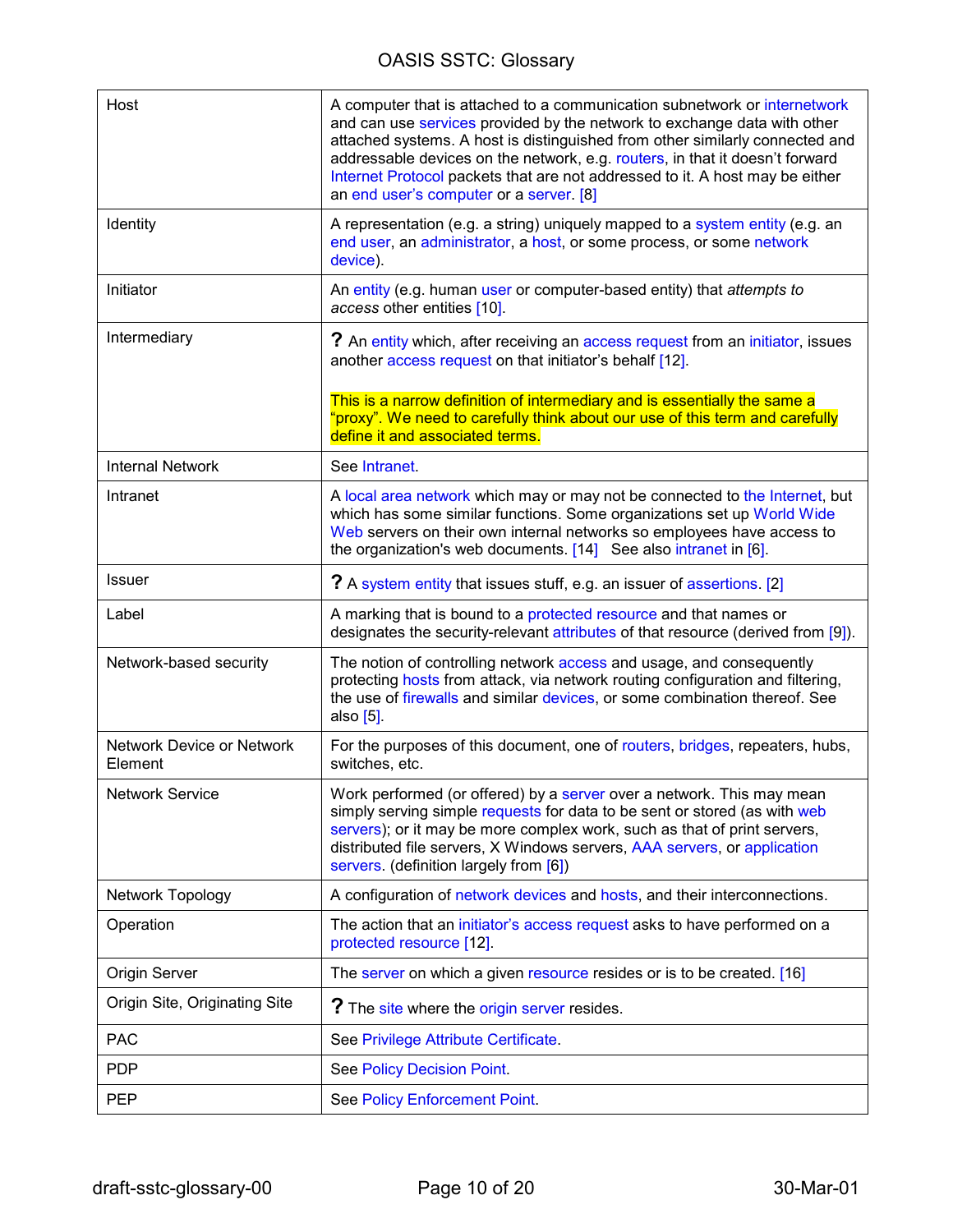<span id="page-10-0"></span>

| Package                      | $=$ assertions [+ entitlements] + payload ?                                                                                                                                                                                                                                                                                                                                                                                                                                                                                                                                                                    |
|------------------------------|----------------------------------------------------------------------------------------------------------------------------------------------------------------------------------------------------------------------------------------------------------------------------------------------------------------------------------------------------------------------------------------------------------------------------------------------------------------------------------------------------------------------------------------------------------------------------------------------------------------|
| Party                        | ? An actor or actors (principal or principals) participating in some process or<br>communication, such as accessing a resource. See also: access request,<br>system entity, user.                                                                                                                                                                                                                                                                                                                                                                                                                              |
| Passive Role                 | ? A role that a resource effectively dons when it is the object of some<br>operation.                                                                                                                                                                                                                                                                                                                                                                                                                                                                                                                          |
| Payload                      | The essential data that is being carried within a packet or other transmission<br>unit. The payload does not include the "overhead" data required to get the<br>packet to its destination. Note that what constitutes the payload may depend<br>on the point-of-view. To a communications layer that needs some of the<br>overhead data to do its job, the payload is sometimes considered to include<br>the part of the overhead data that this layer handles. However, in more<br>general usage, the payload is the bits that get delivered to the end user (or<br>whatever entity) at the destination. [26] |
| <b>Perimeter Network</b>     | A network between external networks and internal networks whose explicit<br>role is to facilitate creation and management of additional layer(s) of security<br>(as compared to not having a perimeter network). Also sometimes called a<br>DMZ network. See also [5].                                                                                                                                                                                                                                                                                                                                         |
| <b>Perimeter Security</b>    | Network-based security applied at the perimeter of one's security domain.<br>See also [5].                                                                                                                                                                                                                                                                                                                                                                                                                                                                                                                     |
| Policy, Policies             | ? Concisely, a policy is a mapping of user credentials with authority to act<br>[8]. Policies are often essentially access control lists. [8]                                                                                                                                                                                                                                                                                                                                                                                                                                                                  |
| <b>Policy Decision</b>       | ? essentially synonymous with Access Control Decision.                                                                                                                                                                                                                                                                                                                                                                                                                                                                                                                                                         |
| <b>Policy Decision Point</b> | ? (a) A [system] entity that makes policy decisions for itself or for other<br>system entities that request such decisions. [31]                                                                                                                                                                                                                                                                                                                                                                                                                                                                               |
|                              | (b) Synonymous with Access Control Decision Function. [10]                                                                                                                                                                                                                                                                                                                                                                                                                                                                                                                                                     |
|                              | (c) Synonymous with AAA Server.                                                                                                                                                                                                                                                                                                                                                                                                                                                                                                                                                                                |
|                              | JeffH feels that (a) and (b) are essentially equivalent and we need to decide<br>whether                                                                                                                                                                                                                                                                                                                                                                                                                                                                                                                       |
|                              | 1. we use $(a)$ "as is", or,<br>2. we use (b) "as is" (this would mean moving the def for Access<br>Control Decision Function to this location), or,<br>3. we use $(c)$ "as is", or,<br>4. we blend the three definitions together                                                                                                                                                                                                                                                                                                                                                                             |
|                              | Selecting any of the above options involves deleting the entries for Access<br>Control Decision Function and AAA Server from this doc, and updating all<br>definitions using those terms to use the new terms.                                                                                                                                                                                                                                                                                                                                                                                                 |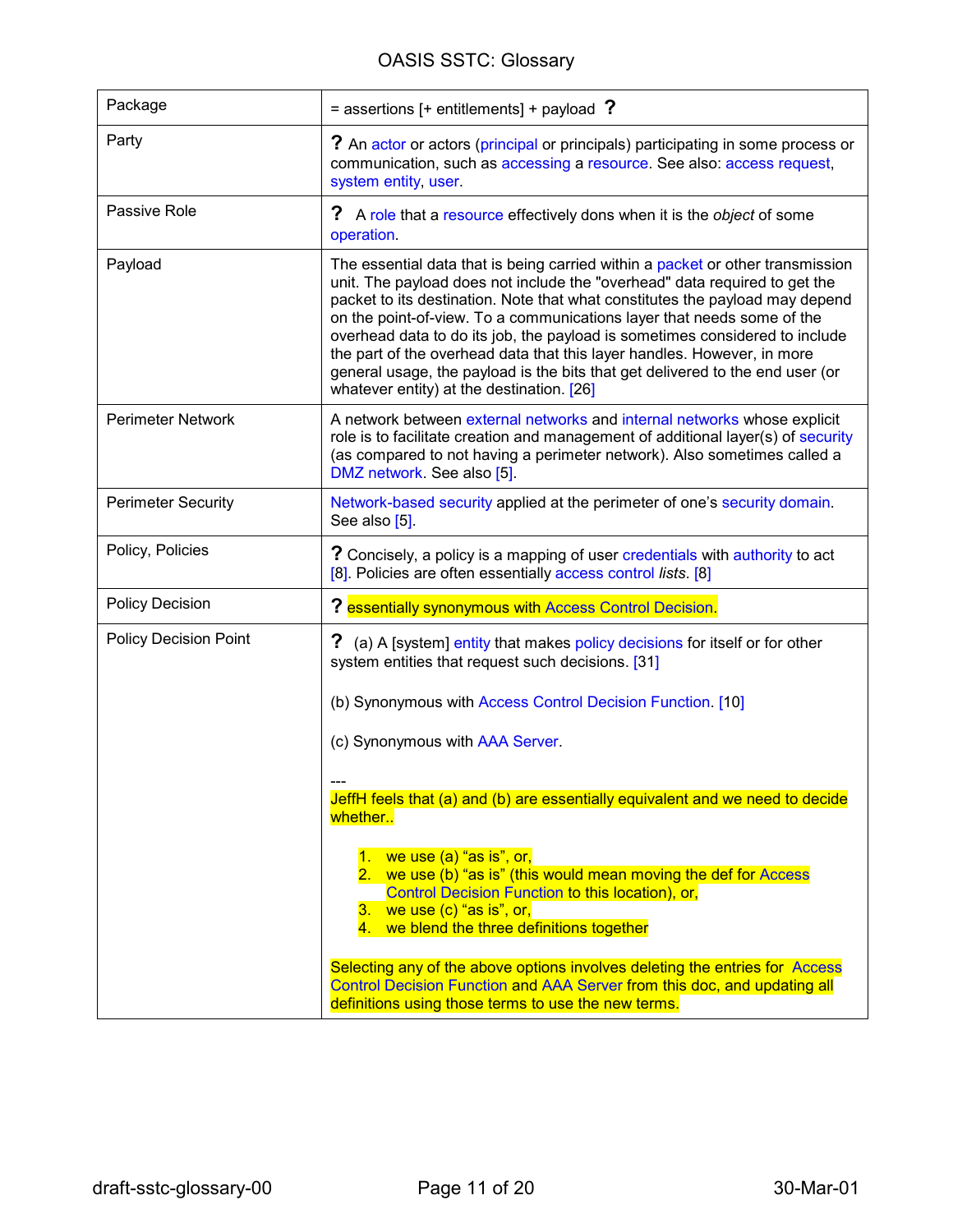<span id="page-11-0"></span>

| <b>Policy Enforcement Point</b>        | ? (a) A [system] entity that [requests and subsequently] enforces policy<br>decisions. [31]                                                                                                                                                                                    |
|----------------------------------------|--------------------------------------------------------------------------------------------------------------------------------------------------------------------------------------------------------------------------------------------------------------------------------|
|                                        | (b) Synonymous with Access Control Enforcement Function. [10]                                                                                                                                                                                                                  |
|                                        | JeffH feels that (a) and (b) are essentially equivalent and we need to decide<br>whether                                                                                                                                                                                       |
|                                        | 1. we use $(a)$ "as is", or,<br>2. we use (b) "as is" (this would mean moving the def for Access<br>Control Enforcement Function to this location), or,<br>3. we blend the two definitions together.                                                                           |
|                                        | Selecting any of the above options involves deleting the entry for Access<br>Control Enforcement Function itself from this doc, and updating all<br>definitions using those terms to use the new terms.                                                                        |
| Principal<br><b>Principal Identity</b> | ? (a) AAA Service clients are sometimes called <i>principals</i> in order to<br>distinguish them from clients of other services, and perhaps their own<br>clients, if they are themselves servers. Note that a AAA service principal<br>may be any form of system entity. [29] |
|                                        | (b) An instantiation of a system entity within the security domain. [33]                                                                                                                                                                                                       |
|                                        | (c) An entity whose identity can be authenticated. [34]                                                                                                                                                                                                                        |
| Privilege Attribute                    | An attribute associated with an initiator that, when matched against control<br>attributes of a protected resource is used to grant or deny access to that<br>protected resource (derived from ECMA TR/46 definition). [19]                                                    |
| Privilege Attribute Certificate        | A data structure containing privilege attributes. May be signed by the<br>authority which generated it [12].                                                                                                                                                                   |
| <b>Protected Resource</b>              | A target, access to which is restricted by an access control policy [12].                                                                                                                                                                                                      |
| <b>Protected Web Resources</b>         | Web resources whose availability to requesters is being managed, i.e.<br>protected, via some access control mechanism.                                                                                                                                                         |
| Proxy                                  | (a) An entity authorized to act for another; (b) authority or power to act for<br>another; (c) a document giving such authority; [28]                                                                                                                                          |
| Proxy Server                           | A computer process that relays a protocol between client and server<br>computer systems, by appearing to the client to be the server and appearing<br>to the server to be the client. [4]                                                                                      |
| Pull                                   | $?$ (xxx)                                                                                                                                                                                                                                                                      |
| Push                                   | $?$ (xxx)                                                                                                                                                                                                                                                                      |
| <b>RP</b>                              | See Relying Party.                                                                                                                                                                                                                                                             |
| <b>Receiving Site</b>                  | ?<br>A site that receives, interprets, and acts according to security<br>assertions. Essentially synonymous to relying party.                                                                                                                                                  |
| <b>Relying Party</b>                   | ?<br>One who is making a decision contingent upon information or advice<br>from another entity. E.g. an entity that is relying upon various security<br>assertions about some other party(ies), made by yet another party(ies).                                                |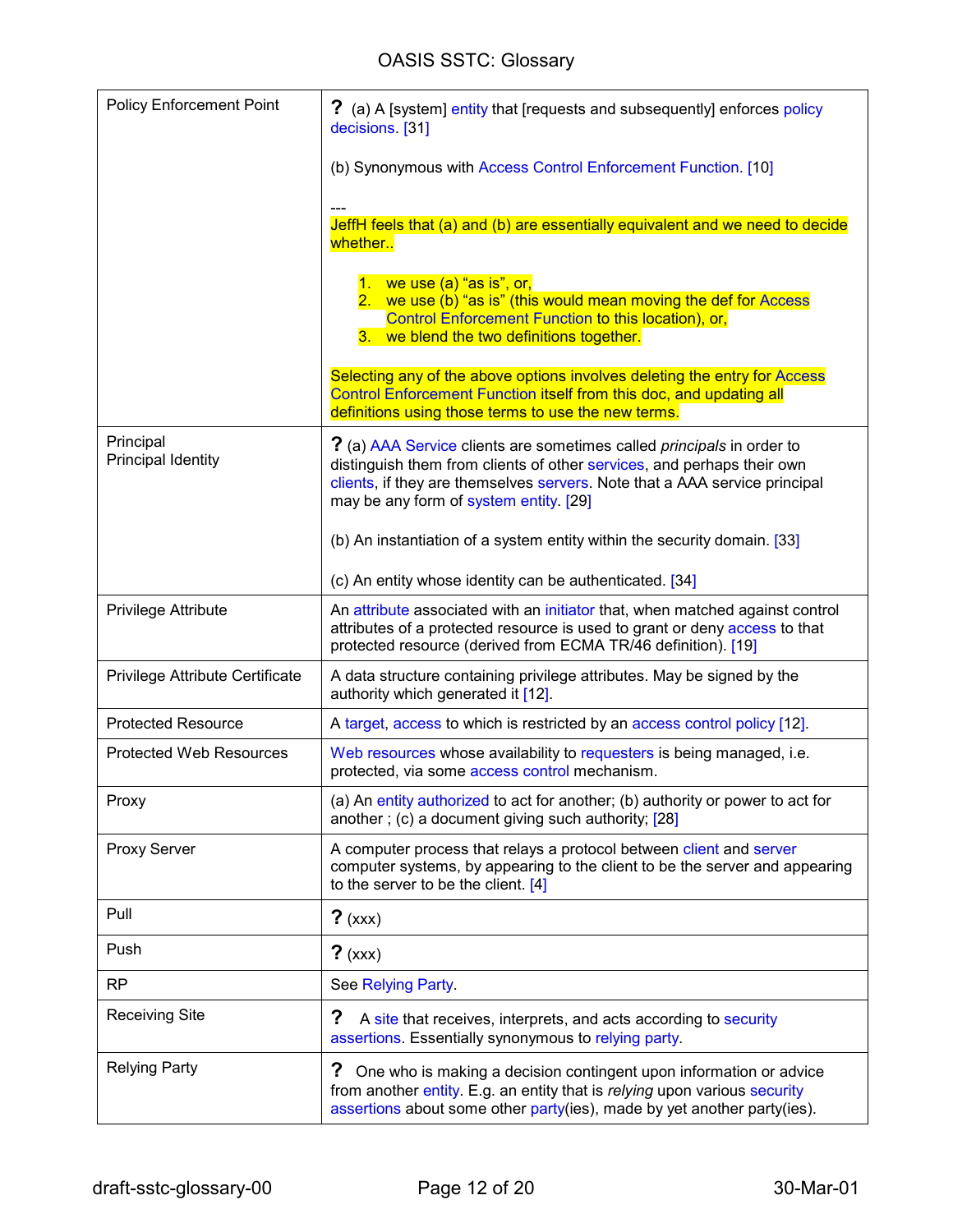<span id="page-12-0"></span>

| Resource                     | ? Synonymous in this document for System Resource.                                                                                                                                                                                                                                                                                                                                                                                                                                                                                                                                                                                                                                                                                                                                                                                                                             |
|------------------------------|--------------------------------------------------------------------------------------------------------------------------------------------------------------------------------------------------------------------------------------------------------------------------------------------------------------------------------------------------------------------------------------------------------------------------------------------------------------------------------------------------------------------------------------------------------------------------------------------------------------------------------------------------------------------------------------------------------------------------------------------------------------------------------------------------------------------------------------------------------------------------------|
|                              | JeffH feel's that we need to decide whether we use the term "resource" or<br>"system resource" in this and other SAML docs. We need to choose one and<br>use it consistently.                                                                                                                                                                                                                                                                                                                                                                                                                                                                                                                                                                                                                                                                                                  |
| Request                      | ?<br>What clients make to servers. (need to enhance this ;)                                                                                                                                                                                                                                                                                                                                                                                                                                                                                                                                                                                                                                                                                                                                                                                                                    |
| Requester                    | As in "service requester", or "requester of resources". A system entity that is<br>utilizing a protocol to request services from a service. Essentially functionally<br>equivalent to the term client, but often used rather than "client" because<br>many system entities simultaneously and/or serially act as both clients and<br>servers.                                                                                                                                                                                                                                                                                                                                                                                                                                                                                                                                  |
| <b>Risk</b>                  | (a) In the computer system and networking sense: An expectation of loss<br>expressed as the probability that a particular threat (or set of threats) will<br>exploit a particular vulnerability (or set of vulnerabilities) with a particular<br>harmful result(s). $[8]$                                                                                                                                                                                                                                                                                                                                                                                                                                                                                                                                                                                                      |
|                              | (b) In general, the level of risk in a given context is inversely proportional to<br>the level of trust the relationships within the context are accorded. [30]<br>(c) More generally: possibility of loss or injury. [28]                                                                                                                                                                                                                                                                                                                                                                                                                                                                                                                                                                                                                                                     |
| <b>Risk Analysis</b>         | Risk analysis involves determining what you need to protect, what you need<br>to protect it from, and how to protect it. It is the process of examining all of<br>your risks, then ranking those risks by level of severity. For example, see the<br>Risk Assessment section of Chapter 2 in [22].                                                                                                                                                                                                                                                                                                                                                                                                                                                                                                                                                                             |
| Role                         | ?<br>Dictionaries define a role as "a character or part played by a<br>performer" or "a function or position." Principals don various types of<br>roles serially and/or simultaneously, e.g. active roles and passive<br>roles. The notion of an Administrator is often an example of a role.                                                                                                                                                                                                                                                                                                                                                                                                                                                                                                                                                                                  |
| Scrutinize                   | To examine or observe with great care; inspect critically. [28]                                                                                                                                                                                                                                                                                                                                                                                                                                                                                                                                                                                                                                                                                                                                                                                                                |
| Security                     | Security refers to a collection of safeguards that ensure the confidentiality of<br>information, protect the system(s) or network(s) used to process it, and<br>control access to it (them). Security typically encompasses the<br>concepts/topics/themes of secrecy, confidentiality, integrity, and availability.It<br>is intended to ensure that a system resists potentially correlated attacks. [7]                                                                                                                                                                                                                                                                                                                                                                                                                                                                       |
| <b>Security Architecture</b> | A plan and set of principles for an administrative domain and its security<br>domains that describe (a) the security services that a system is required to<br>provide to meet the needs of its users, (b) the system elements required to<br>implement the services, and (c) the performance levels required in the<br>elements to deal with the threat environment. A complete system security<br>architecture addresses administrative security, communication security,<br>computer security, emanations security, personnel security, and physical<br>security. It prescribes security policies for each. A complete security<br>architecture needs to deal with both intentional, intelligent threats and<br>accidental kinds of threats. A security architecture should explicitly evolve<br>over time as an integral part of its administrative domain's evolution. [4] |
| <b>Security Assertion</b>    | ? An assertion that is typically scrutinized in the context of a security policy.                                                                                                                                                                                                                                                                                                                                                                                                                                                                                                                                                                                                                                                                                                                                                                                              |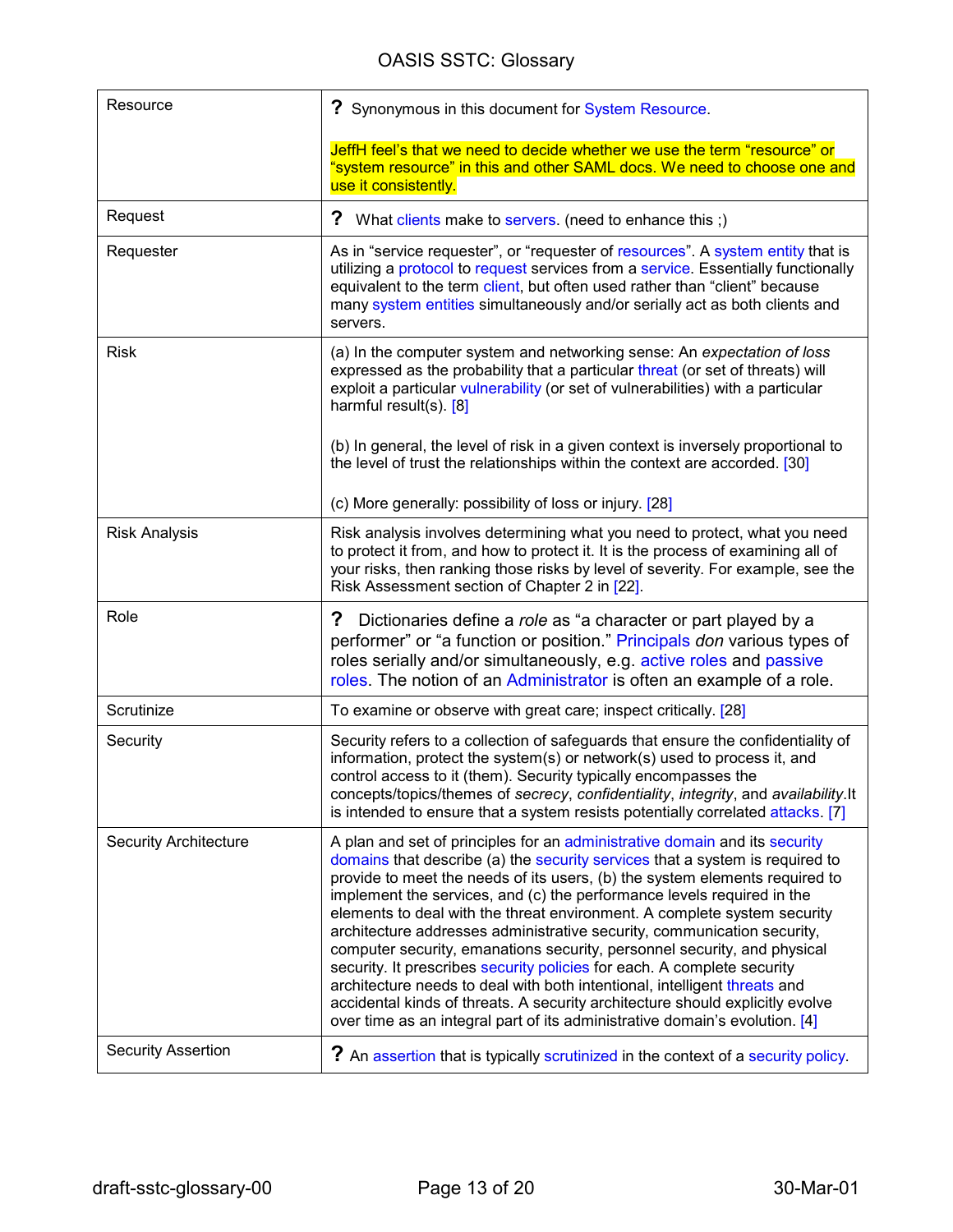<span id="page-13-0"></span>

| <b>Security Domain</b>       | An environment or context that is defined by security policies, security<br>models, and a security architecture, including a set of system resources and<br>set of system entities that are authorized to access the resources. An<br>administrative domain may contain one or more security domains. The traits<br>defining a given security domain typically evolve over time. [8]                                                                                                                   |
|------------------------------|--------------------------------------------------------------------------------------------------------------------------------------------------------------------------------------------------------------------------------------------------------------------------------------------------------------------------------------------------------------------------------------------------------------------------------------------------------------------------------------------------------|
| <b>Security Mechanism</b>    | The logic or algorithm that implements a particular security-enforcing or<br>security-relevant function in hardware and software. [8]                                                                                                                                                                                                                                                                                                                                                                  |
| <b>Security Object</b>       | A system entity in a passive role to which a security policy applies. [19]                                                                                                                                                                                                                                                                                                                                                                                                                             |
| Security Package             | <b>?</b> one or more security assertions or credentials combined into a single<br>overall, for example, MIME-encoded data structure, or package.                                                                                                                                                                                                                                                                                                                                                       |
| <b>Security Perimeter</b>    | The boundary of a security domain. [8]                                                                                                                                                                                                                                                                                                                                                                                                                                                                 |
| <b>Security Policy</b>       | A set of rules and practices specifying the "who, what, when, why, where,<br>and how" of access to system resources by system entities (often, but not<br>always, involving or acting on behalf of people). Significant portions of<br>security policies are implemented via security services. Security policies are<br>components of security architectures. [8]                                                                                                                                     |
| <b>Security Requirements</b> | The types and levels of protection necessary for equipment, data,<br>information, applications, and facilities to meet security policy [given the<br>results of a risk analysis]. [8]                                                                                                                                                                                                                                                                                                                  |
| <b>Security Service</b>      | A processing or communication service that is provided by a system to give<br>a specific kind of protection to system resources, where said resources may<br>reside with said system or reside with other systems. E.g. an authentication<br>service, a PKI-based document attribution & authentication service. Security<br>Service describes a superset of AAA services. Security services typically<br>implement portions of security policies, and are implemented via security<br>mechanisms. [8] |
| <b>Security Subject</b>      | An entity in an active role to which a security policy applies. [19]                                                                                                                                                                                                                                                                                                                                                                                                                                   |
| Server                       | A process or set of processes running on a host that provide a network<br>service. See also Server Host. [8]                                                                                                                                                                                                                                                                                                                                                                                           |
| Server Host                  | A host on which a network service is being run. For example, the host upon<br>which a web server is being run is one kind of a server host, referred to in<br>this glossary as a web server host. Hosts regarded as server hosts are<br>typically not used simultaneously as end users' computers, but may be.                                                                                                                                                                                         |
| Service                      | See Network Service.                                                                                                                                                                                                                                                                                                                                                                                                                                                                                   |
| Site                         | A term commonly used to refer to an administrative domain in geographical<br>and/or DNS name sense. Thus site may refer to a particular geographical<br>and/or topological subportion of an administrative domain, or, a site may<br>contain multiple administrative domains, as may be the case at an ASP site.                                                                                                                                                                                       |
| Site-specific                | A thing or a thing's deployment configuration that is tailored on a site-by-site<br>basis. For example, how a site configures and performs load balancing of<br>incoming HTTP requests to web server hosts is site-specific. From a<br>vendor's perspective, site-specific decisions are usually made at deployment<br>time.                                                                                                                                                                           |
| <b>SSL/TCP/IP</b>            | A shorthand notation denoting a protocol stack consisting of the SSL<br>session layer running over the TCP/IP layers. An application layer protocol,<br>e.g. LDAP or HTTP, is typically run on top of the SSL layer (which in turn is<br>running on top of TCP/IP), and uses that layer (SSL) for end-to-end<br>connection security.                                                                                                                                                                   |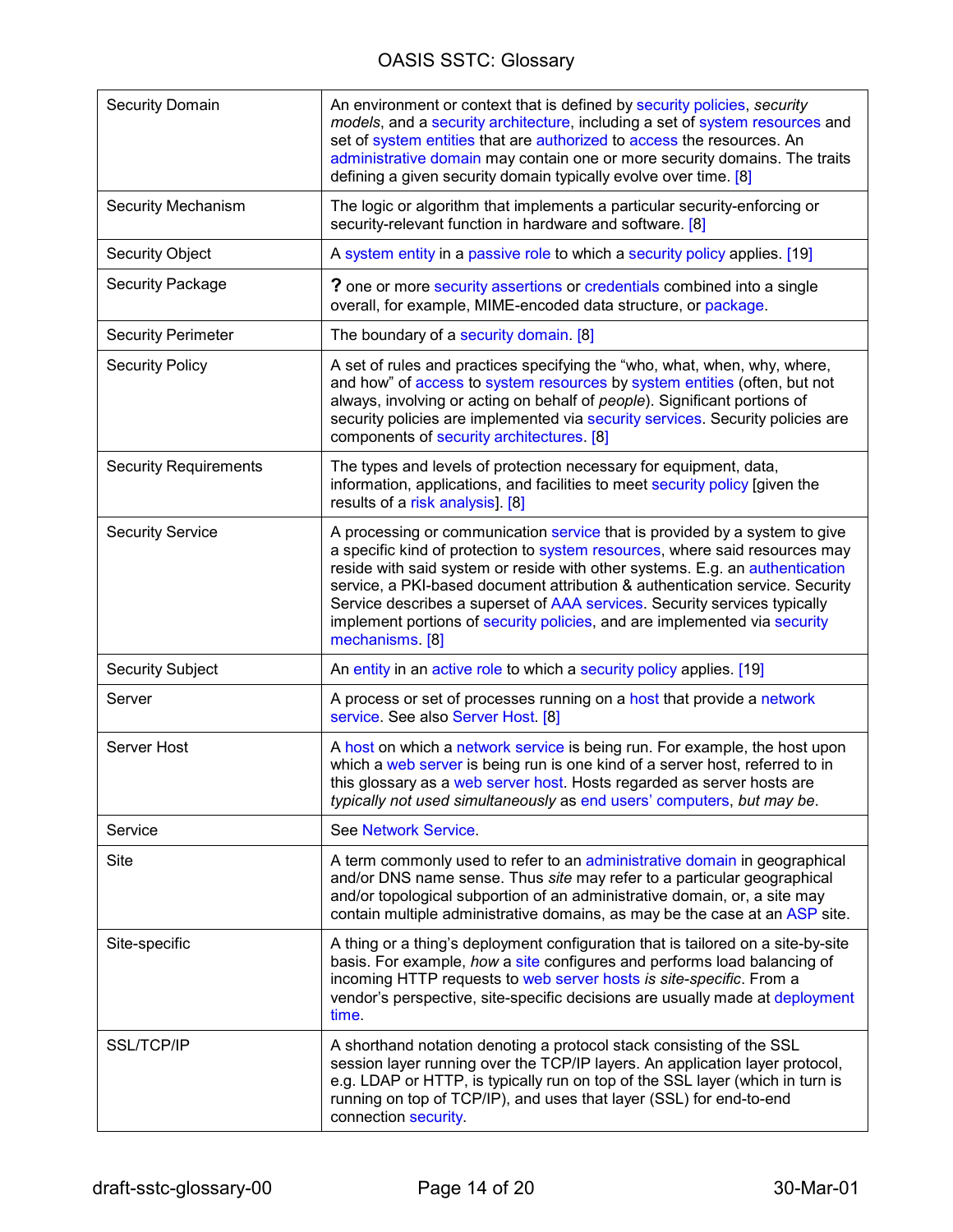<span id="page-14-0"></span>

| Subject                | ? An identifiable entity. See also security subject.                                                                                                                                                                                                                                                                                                                                                            |
|------------------------|-----------------------------------------------------------------------------------------------------------------------------------------------------------------------------------------------------------------------------------------------------------------------------------------------------------------------------------------------------------------------------------------------------------------|
|                        | We will likely be describing a subject in terms of a principal, e.g. a subject of<br>a PK certificate identifies the principal the certificate binds the PK to.                                                                                                                                                                                                                                                 |
| System                 | (a) A specific IT installation, with a particular purpose and operational<br>environment.                                                                                                                                                                                                                                                                                                                       |
|                        | (b) An assembly of computer and/or communications hardware, software,<br>and firmware configured for the purpose of classifying, sorting, calculating,<br>computing, summarizing, transmitting, receiving, storing, and retrieving<br>data, with the purpose of supporting users.                                                                                                                               |
|                        | (c) IT products assembled together - either directly or with additional<br>computer hardware, software, and/or firmware - configured to perform a<br>particular function within a particular operational environment.                                                                                                                                                                                           |
|                        | $[35]$ by way of $[8]$                                                                                                                                                                                                                                                                                                                                                                                          |
| <b>System Entity</b>   | An active element of a system-e.g., an automated process or set of<br>processes, a subsystem, a person or group of persons--that incorporates a<br>specific set of capabilities. [4] [33]                                                                                                                                                                                                                       |
|                        | JeffH wonders if we shouldn't use a phrase other than "specific set of<br>capabilities here because the latter might be confused with capabilities in the<br>access control mechanism sense rather than generic capabilities something<br>like a system entity might have or embody.                                                                                                                            |
| <b>System Resource</b> | ? (a) Data contained in an information system (e.g. in the form of files,<br>information in memory, etc); or a service provided by a system; or a system<br>capability, such as processing power or communication bandwidth; or an<br>item of system equipment (i.e., a system component--hardware, firmware,<br>software, or documentation); or a facility that houses system operations and<br>equipment. [4] |
|                        | (b) Anything used or consumed while performing a function. [8]                                                                                                                                                                                                                                                                                                                                                  |
|                        | (c) Data contained in a system entity (e.g. in the form of files, information in<br>memory, etc); or a service provided by a system entity;                                                                                                                                                                                                                                                                     |
|                        | JeffH feels that (a) and (b) are essentially equivalent and we need to decide<br>whether                                                                                                                                                                                                                                                                                                                        |
|                        | 1. we use $(a)$ "as is", or,<br>2. we use $(b)$ "as is", or,<br>3. we create another definition, perhaps based upon (a) & (b), e.g. (c),                                                                                                                                                                                                                                                                        |
|                        | and use that.                                                                                                                                                                                                                                                                                                                                                                                                   |
| Target                 | ? (a) An entity to which access may be attempted [10].                                                                                                                                                                                                                                                                                                                                                          |
|                        | (b) A resource an entity attempts to access.                                                                                                                                                                                                                                                                                                                                                                    |
|                        | JeffH suspects sense (b) is the one we should use.                                                                                                                                                                                                                                                                                                                                                              |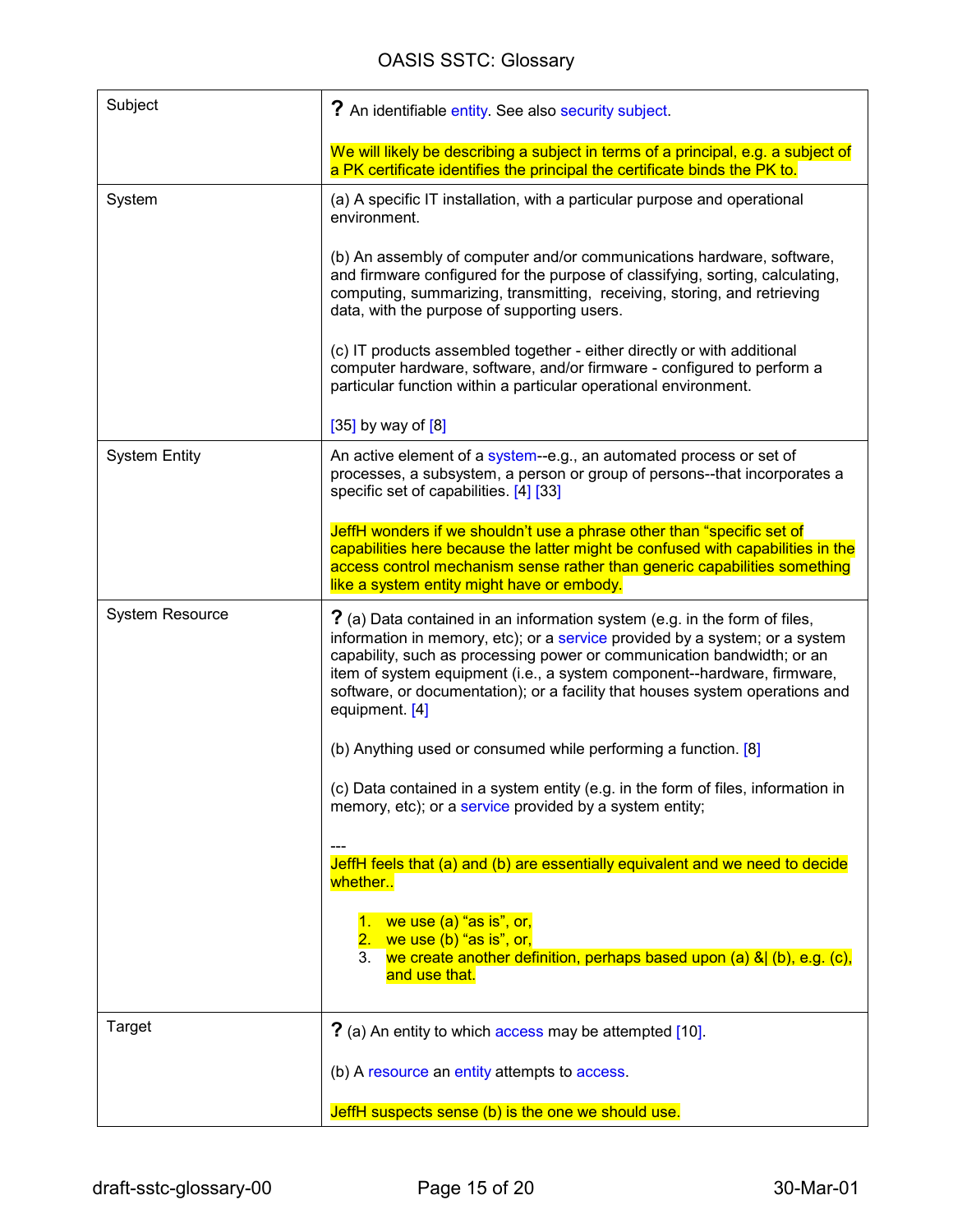<span id="page-15-0"></span>

| <b>Threat</b>                  | A potential for violation of security, which exists when there is a<br>circumstance, capability, action, or event that could breach security and<br>cause harm. That is, a threat is a possible danger that might exploit a<br>vulnerability. A threat can be either "intentional" (i.e., intelligent; e.g., an<br>individual cracker or a criminal organization) or "accidental" (e.g., the<br>possibility of a computer malfunctioning, or the possibility of an "act of God"<br>such as an earthquake, a fire, or a tornado). [4] See especially [8]. |
|--------------------------------|----------------------------------------------------------------------------------------------------------------------------------------------------------------------------------------------------------------------------------------------------------------------------------------------------------------------------------------------------------------------------------------------------------------------------------------------------------------------------------------------------------------------------------------------------------|
| TCP or TCP/IP                  | See Transmission Control Protocol.                                                                                                                                                                                                                                                                                                                                                                                                                                                                                                                       |
| <b>Ticket</b>                  | ? Aka a token. Specific example: Kerberos Tickets. See [RFC1510]. A<br>ticket may be considered a credential.                                                                                                                                                                                                                                                                                                                                                                                                                                            |
| Token                          | ? See ticket.                                                                                                                                                                                                                                                                                                                                                                                                                                                                                                                                            |
| Unauthorized                   | The opposite of a system entity or requester being authorized.                                                                                                                                                                                                                                                                                                                                                                                                                                                                                           |
| <b>URL</b>                     | See Uniform Resource Locator.                                                                                                                                                                                                                                                                                                                                                                                                                                                                                                                            |
| User                           | (a) A corporeal human making use of network services and/or application(s)<br>inhabiting a given administrative domain(s), as a means rather than as an<br>end. (based on "user" from [6]). See also Administrator, End User.                                                                                                                                                                                                                                                                                                                            |
|                                | (b) A human individual that makes use of resources for application purposes<br>[33]                                                                                                                                                                                                                                                                                                                                                                                                                                                                      |
|                                | JeffH feels that (a) and (b) are essentially equivalent and we need to decide<br>whether                                                                                                                                                                                                                                                                                                                                                                                                                                                                 |
|                                | 1. we use $(a)$ "as is", or,<br>2. we use $(b)$ "as is", or,<br>we blend the two definitions together.<br>3.                                                                                                                                                                                                                                                                                                                                                                                                                                             |
| User Profile or User's Profile | See End User Profile.                                                                                                                                                                                                                                                                                                                                                                                                                                                                                                                                    |
| <b>User Session</b>            | A "container" for the authentication and attribute assertions that apply to a<br>given system entity through the principals incarnated by that entity. The<br>purpose is to maintain the relationship of the assertions to the initiating<br>entity. $[33]$                                                                                                                                                                                                                                                                                              |
| Uniform Resource Locator       | Defined as "a compact string representation for a resource available via the<br>Internet." See [21].                                                                                                                                                                                                                                                                                                                                                                                                                                                     |
| Vulnerability                  | A flaw or weakness in a system's design, implementation, or operation and<br>management that could be exploited to violate the system's security policy.<br>[4]                                                                                                                                                                                                                                                                                                                                                                                          |
| <b>Web-based Service</b>       | A network service where requesters are typically web browsers being<br>wielded by end-users, and where the content delivered to the end-users'<br>browsers via the web servers is the network service's primary end-user<br>interface.                                                                                                                                                                                                                                                                                                                   |
| Web Browser                    | A software application used to locate and display web pages.                                                                                                                                                                                                                                                                                                                                                                                                                                                                                             |
| Web Resource                   | Any object (e.g. a file (e.g. a web page), a program, or any other system<br>resource) that is being made available to requesters via a web server. Also<br>known as "web-accessible resource". The implication here is that one may<br>make reference to, and access, a web resource via a URL.                                                                                                                                                                                                                                                         |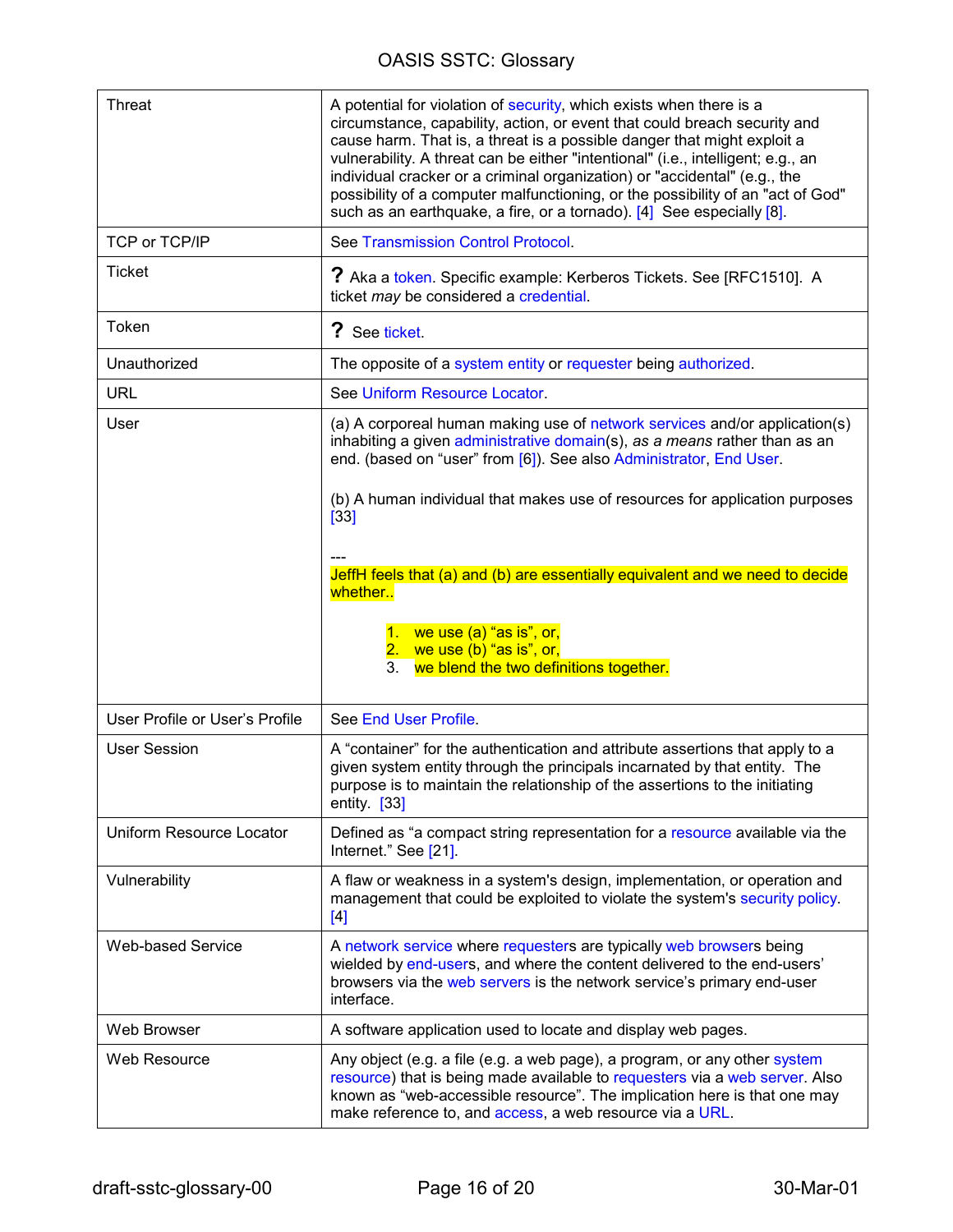<span id="page-16-0"></span>

| Web Server         | A server process running on a server host and answering HTTP requests (at<br>least), and often also several other protocols (e.g. FTP, Gopher). See also<br>HTTP Server in [6]. A web server is typically used to implement a web-<br>based service.                                                                                                                                                                                                   |
|--------------------|--------------------------------------------------------------------------------------------------------------------------------------------------------------------------------------------------------------------------------------------------------------------------------------------------------------------------------------------------------------------------------------------------------------------------------------------------------|
| Web Server Host    | A host running a web server that is in turn providing some or all of the web<br>resources accessible via the web server.                                                                                                                                                                                                                                                                                                                               |
| <b>Web Service</b> | See Web-based service.                                                                                                                                                                                                                                                                                                                                                                                                                                 |
| Web Site           | A web site is a site and/or administrative domain providing at least HTTP-<br>(and often FTP-based) network services (sometimes called web services) to<br>some set of users, with perhaps additional services offered based on yet<br>other protocols such as LDAP. The distinguishing characteristic of a web<br>site is that its users may make use of URLs to make reference to, and also<br>to access, the web site's services and web resources. |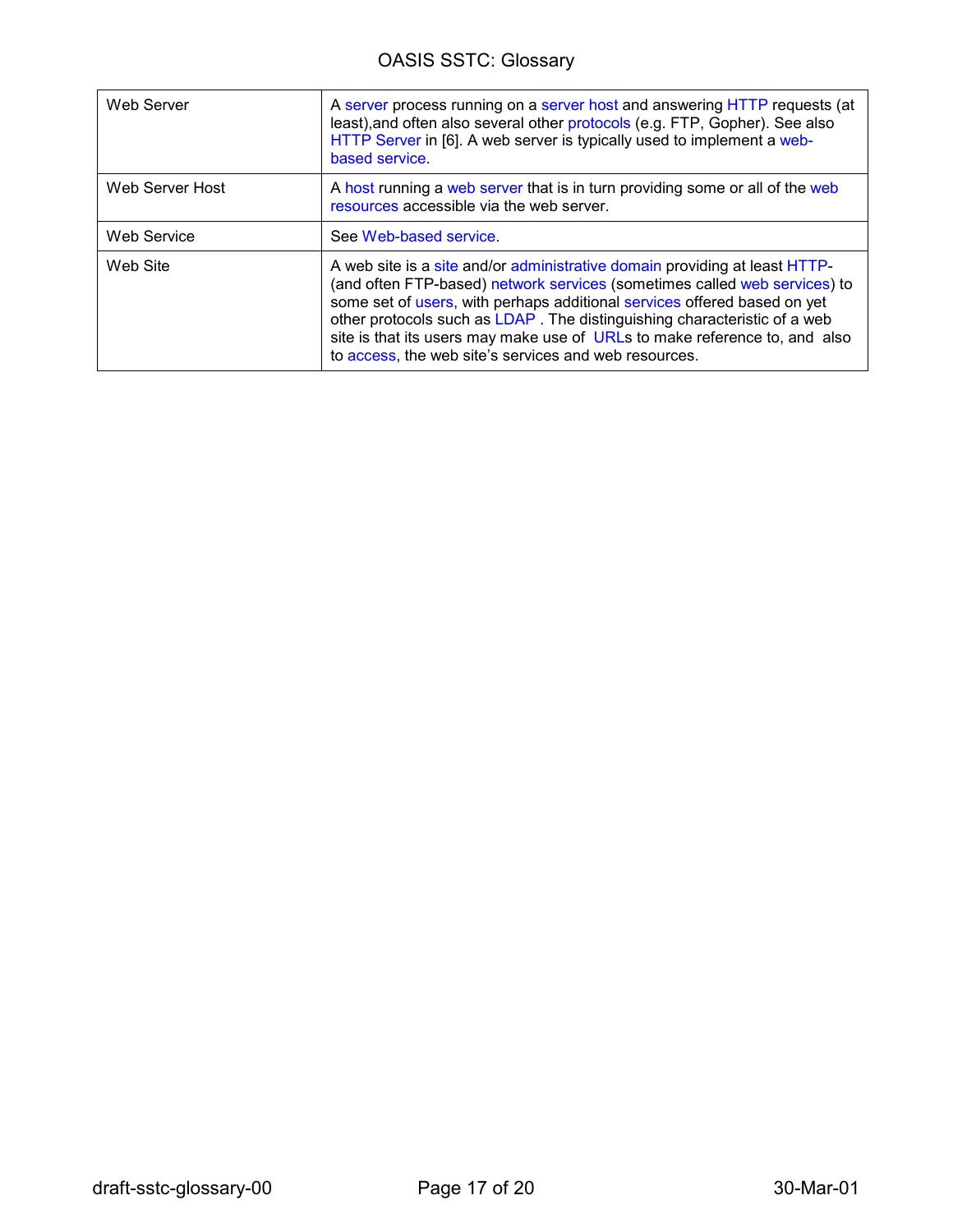### <span id="page-17-0"></span>**Appendix A. References**

Many of the definitions in this glossary are based on those found in the references below:  $\frac{1}{2}$ ,  $\frac{2}{3}$ ,  $\frac{3}{4}$ ,  $\frac{4}{5}$  [\(p](#page-19-0)age 102),  $\frac{6}{7}$  $\frac{6}{7}$  $\frac{6}{7}$  (Appendix K *Glossary*),  $\frac{8}{7}$ ,  $\frac{9}{1}$ ,  $\frac{10}{1}$ ,  $\frac{12$ 

<sup>1</sup> **Authentication Markup Language – AuthXML**. Evan Prodromou, Darren Platt, Robert L. Grzywinski, Eric Olden, Third Draft - Version 0.3 - 12/14/2000. Available at: http://www.oasis-open.org/committees/security/docs/draft-authxml-v2.pdf

<sup>2</sup> **Security Services Markup Language (S2ML)**. P. Mishra, P. Hallam-Baker, Zahid Ahmed, Alex Ceponkus, Marc Chanliau, Jeremy Epstein, Chris Ferris, David Jablon, Eve Maler, David Orchard. Rev 0.8a, 8-Jan-2001. Available at: http://www.s2ml.org/downloads/S2MLV08a.pdf

<sup>3</sup>**ITML MESSAGE AND PROTOCOL SPECIFICATION WORKING DRAFT**. Dave Orchard et al. Jamcraker 22- Nov-2000, version 0.8. available at: http://www.oasis-open.org/committees/security/docs/draft-orchard-itml-messaging-00.pdf

<sup>4</sup> **Internet Security Glossary**. Robert W. Shirey, RFC 2828, May 2000. Available at: http://www.ietf.org/rfc/rfc2828.txt

<sup>5</sup> **Building Internet Firewalls, 2nd Ed**. D. Brent Chapman & Elizabeth D. Zwicky, O'Reilly, ISBN 1-56592-871-7, June 2000.

Available at: http://www.oreilly.com/catalog/fire2/

<sup>6</sup> **Free On-Line Dictionary of Computing**. Denis Howe, on-going. Available at: http://foldoc.doc.ic.ac.uk/foldoc/

<sup>7</sup> **Trust in Cyberspace**. Committee on Information Systems Trustworthiness, Fred B. Schneider - Editor, National Research Council, ISBN 0-309-06558-5, 1999. On-line copy and ordering information available at: http://www.nap.edu/readingroom/books/trust/ Glossary: http://www.nap.edu/readingroom/books/trust/trustapk.htm

<sup>8</sup> **Security Taxonomy and Glossary**. Lynn Wheeler, on-going. Available at: http://www.garlic.com/~lynn/secure.htm; see http://www.garlic.com/~lynn/ for the list of sources.

<sup>9</sup> Information processing systems -- Open Systems Interconnection -- Basic Reference Model -- Part 2: **Security Architecture**. ISO 7498-2:1989, ITU-T Recommendation X.800 (1991). Available at: http://www.itu.int/itudoc/itu-t/rec/x/x500up/x800.html

<sup>10</sup> **Security frameworks for open systems: Access control framework**. ITU-T Recommendation X.812 (1995 E), ISO/IEC 10181-3: 1996 (E) Available at: http://www.itu.int/itudoc/itu-t/rec/x/x500up/x812.html

<sup>11</sup> Understanding and Deploying LDAP Directory Services. Tim Howes, Mark Smith, and Gordon Good, Macmillan Technical Publishing & Netscape Communications Corporation, 1999, ISBN: 1578700701. Description at: http://www.informit.com/product/1578700701/

<sup>12</sup> Authorization (AZN) API. Open Group Technical Standard, C908, ISBN 1-85912-266-3, January 2000. Available at: http://www.opengroup.org/publications/catalog/c908.htm

<sup>13</sup> **Authentication and Privilege Attribute Security Application with related Key Distribution Functions -**  Part 1, 2 and 3. Standard ECMA-219, 2nd edition (March 1996). Available at: http://www.ecma.ch/ecma1/STAND/ECMA-219.HTM

References are continued on the next page…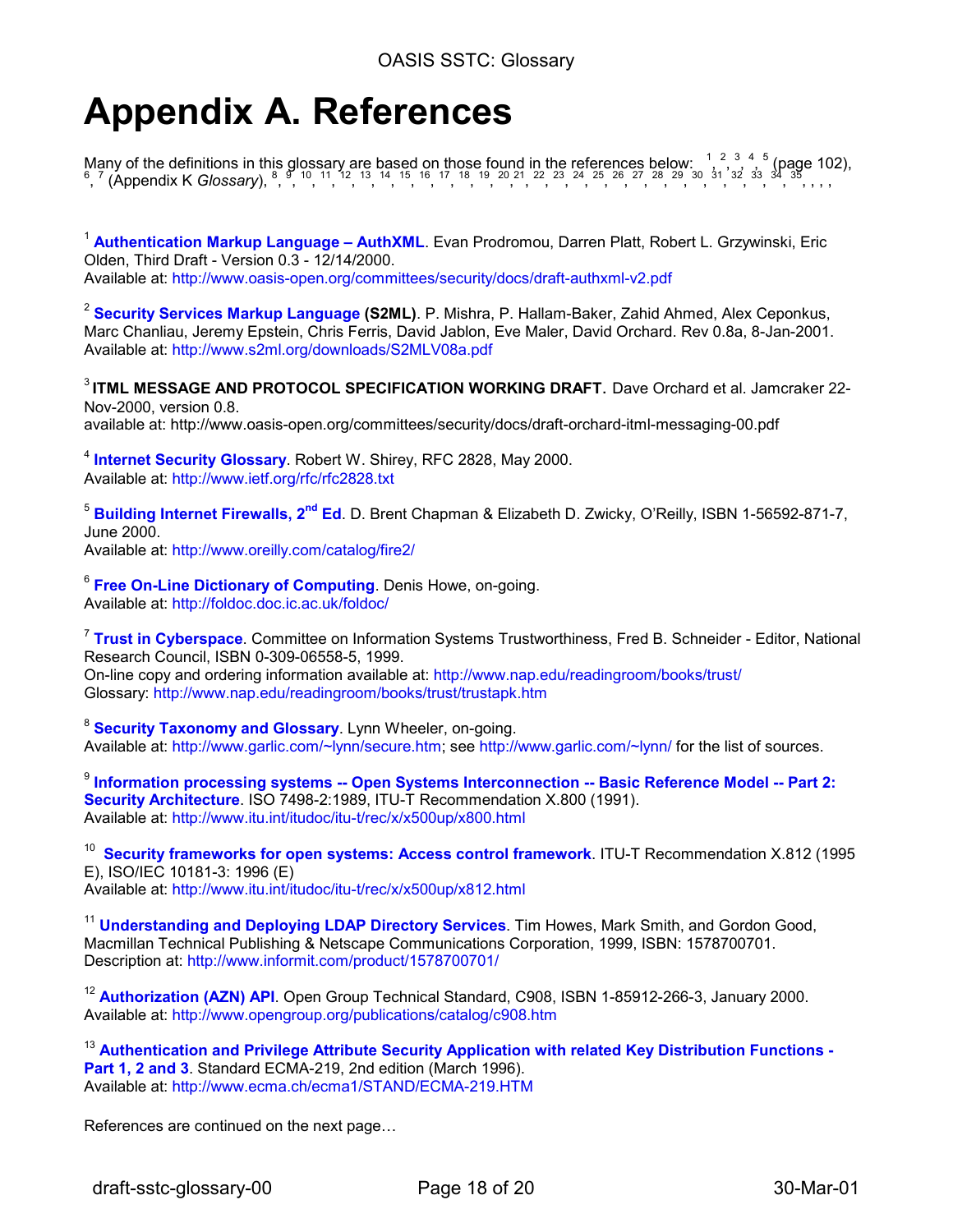<sup>14</sup> **Computer Currents High-Tech Dictionary**. On-going Available at: http://www.currents.net/resources/dictionary/

<sup>15</sup> **Hypertext Transfer Protocol -- HTTP/1.0**. T. Berners-Lee, R. Fielding, H. Frystyk, RFC1945, May 1996. Available at: http://www.normos.org/ietf/rfc/rfc1945.txt

<sup>16</sup> **Hypertext Transfer Protocol -- HTTP/1.1**. R. Fielding, J. Gettys, J. Mogul, H. Frystyk, T. Berners-Lee, RFC2616, June 1999. Available at: http://www.normos.org/ietf/rfc/rfc2616.txt

<sup>17</sup> Lightweight Directory Access Protocol (v3). M. Wahl, T. Howes, S. Kille, RFC2251, December 1997. Available at: http://www.normos.org/ietf/rfc/rfc2251.txt

<sup>18</sup> **Multipurpose Internet Mail Extensions (MIME) Part One: Format of Internet Message Bodies**. N. Freed, N. Borenstein, RFC2045, November 1996. Available at: http://www.normos.org/ietf/rfc/rfc2045.txt

<sup>19</sup> **Security in Open Systems - A Security Framework**. ECMA Technical Report TR/46, July 1988. Available at: http://www.ecma.ch/ecma1/TECHREP/E-TR-046.HTM

<sup>20</sup> **SSL 3.0 Specification**. Alan O. Freier, Philip Karlton, Paul C. Kocher, Netscape Communications Corp., 1996. Available at: http://www.netscape.com/eng/ssl3/

<sup>21</sup> **Uniform Resource Locators (URL).** T. Berners-Lee, L. Masinter, M. McCahill, RFC1738, December 1994. Available at: http://www.rfc-editor.org/rfc/rfc1738.txt

<sup>22</sup> Practical Unix & Internet Security, 2<sup>nd</sup> Edition. Simson Garfinkel & Gene Spafford, O'Reilly, ISBN 1-56592-148-8, April 1996. Available at: http://www.oreilly.com/catalog/puis/

23 **AAA Authorization Framework**. J. Vollbrecht, P. Calhoun, S. Farrell, L. Gommans, G. Gross, B. de Bruijn, C. de Laat, M. Holdrege, D. Spence. RFC 2904, August 2000. Available at: http://www.rfc-editor.org/rfc/rfc2904.txt

<sup>24</sup> **Uniform Resource Identifiers (URI): Generic Syntax**. T. Berners-Lee, R. Fielding, L. Masinter. RFC 2396, August 1998.

Available at: http://www.rfc-editor.org/rfc/rfc2396.txt

<sup>25</sup> **Authentication Methods for LDAP**. M. Wahl, H. Alvestrand, J. Hodges, R. Morgan. RFC 2829, May 2000. Available at: http://www.rfc-editor.org/rfc/rfc2829.txt

<sup>26</sup> **Whatis: IT-specific encyclopedia**. On-going. Available at: http://whatis.techtarget.com/

<sup>27</sup> **Simple Authentication and Security Layer (SASL)**. J. Myers, RFC 2222, October 1997. Available at: http://www.rfc-editor.org/rfc/rfc2222.txt

<sup>28</sup> **Merriam-Webster Collegiate Dictionary**. CDROM version 2.5, 2000. An on-line version is available at: http://www.m-w.com/

<sup>29</sup> **Kerberos: An Authentication Service for Open Network Systems**. J.G. Steiner, C. Neumann, and J.I. Schiller, USENIX, Winter 1988. Available at: http://sunsite.utk.edu/net/security/kerberos/usenix.PS

References are continued on the next page…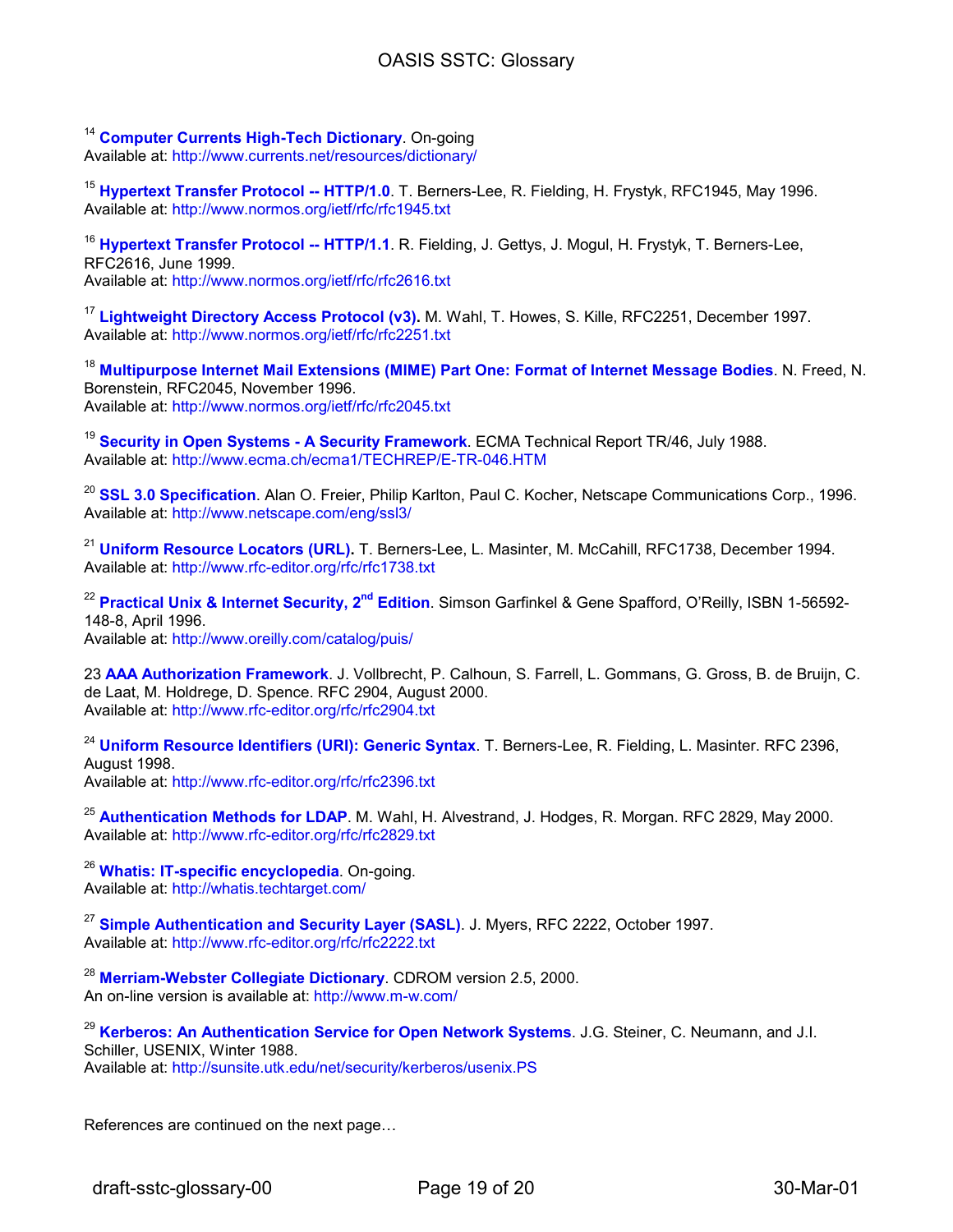<span id="page-19-0"></span><sup>30</sup> **Risk Management is Where the Money Is**. Daniel Geer, 3-Nov-1998 presentation to Digital Commerce Society of Boston, as reprinted in Risks Digest, Wed, 11 Nov 1998 22:20:09 –0500. Available at: http://catless.ncl.ac.uk/Risks/20.06.html#subj1.1

<sup>31</sup> **Policy Terminology**. Westerinen et al. Work-in-progress INTERNET-DRAFT, draft-ietf-policy-terminology-02.txt.

Available at: http://www.ietf.org/internet-drafts/draft-ietf-policy-terminology-02.txt

<sup>32</sup> X.509 4<sup>th</sup> Edition 2001: PUBLIC-KEY AND ATTRIBUTE CERTIFICATE FRAMEWORKS. ITU-T, COM 7-250-E Revision 1, Feb 23, 2001. Available at: http://www.itu.int/itudoc/itu-t/rec/x/x500up/x509.html

<sup>33</sup> **OASIS Security Services TC Use Case and Requirements Conference Call Consensus**. Consensus on the wording for this item occurred during one or more conference calls of the SSTC Use Case and Requirments subgroup. See minutes of the conference calls in the security-use email distribution list archives for details. Available at: http://lists.oasis-open.org/archives/security-use/

<sup>34</sup> **Security Frameworks for Open Systems: Authentication Framework**. ITU-T Recommendation X.811 (1995 E), ISO/IEC 10181-2: 1996 (E).

Available at: http://www.itu.int/itudoc/itu-t/rec/x/x500up/x811.html

<sup>35</sup> **Information Security An Integrated Collection of Essays**. M. Abrams, S. Jajodia, and H. Podell, eds. IEEE Computer Society Press, January 1995.